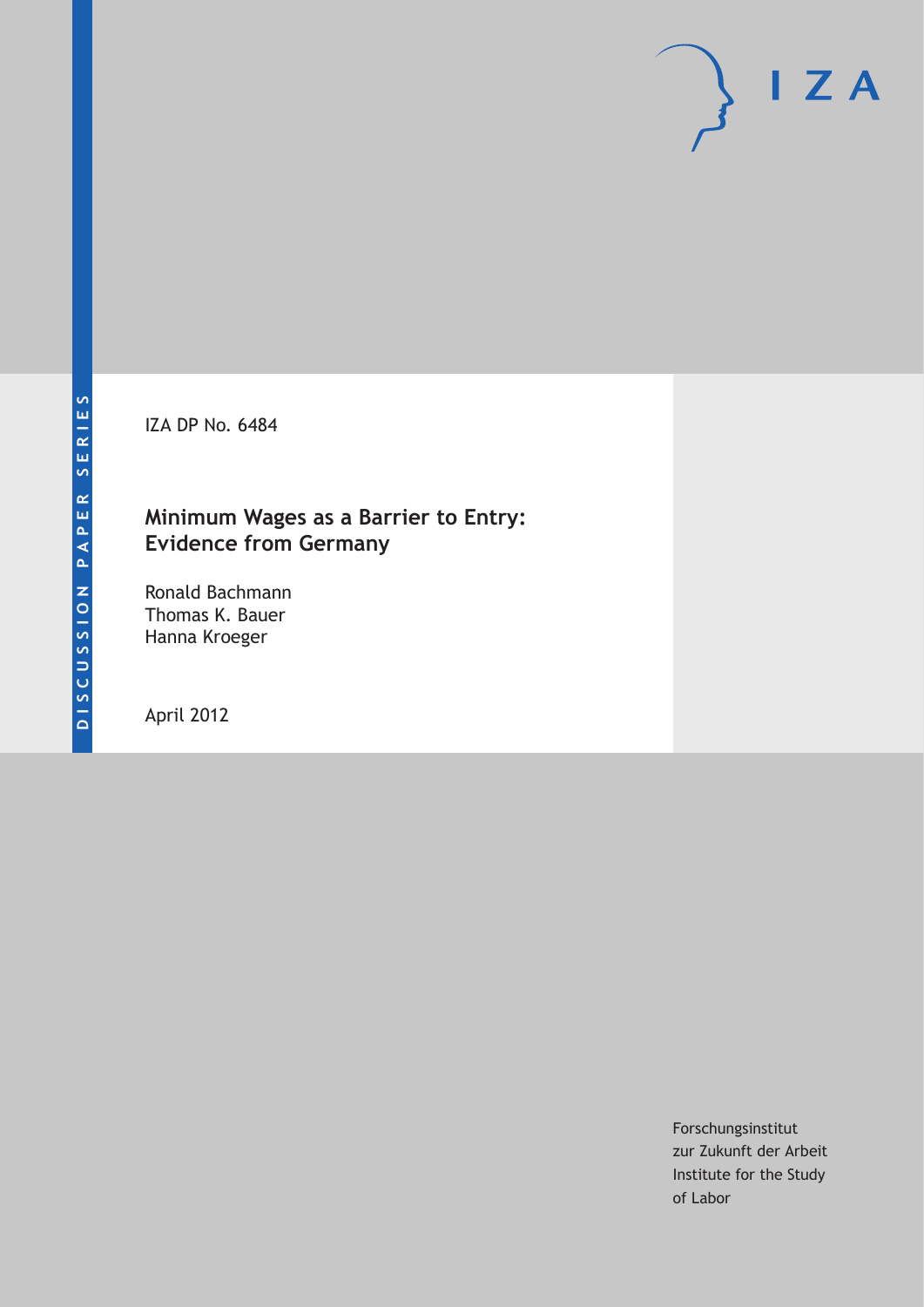# **Minimum Wages as a Barrier to Entry: Evidence from Germany**

## **Ronald Bachmann**

*RWI and IZA* 

## **Thomas K. Bauer**

*RWI, Ruhr-Universität Bochum and IZA* 

## **Hanna Kroeger**

*RWI* 

## Discussion Paper No. 6484 April 2012

IZA

P.O. Box 7240 53072 Bonn Germany

Phone: +49-228-3894-0 Fax: +49-228-3894-180 E-mail: [iza@iza.org](mailto:iza@iza.org)

Any opinions expressed here are those of the author(s) and not those of IZA. Research published in this series may include views on policy, but the institute itself takes no institutional policy positions.

The Institute for the Study of Labor (IZA) in Bonn is a local and virtual international research center and a place of communication between science, politics and business. IZA is an independent nonprofit organization supported by Deutsche Post Foundation. The center is associated with the University of Bonn and offers a stimulating research environment through its international network, workshops and conferences, data service, project support, research visits and doctoral program. IZA engages in (i) original and internationally competitive research in all fields of labor economics, (ii) development of policy concepts, and (iii) dissemination of research results and concepts to the interested public.

IZA Discussion Papers often represent preliminary work and are circulated to encourage discussion. Citation of such a paper should account for its provisional character. A revised version may be available directly from the author.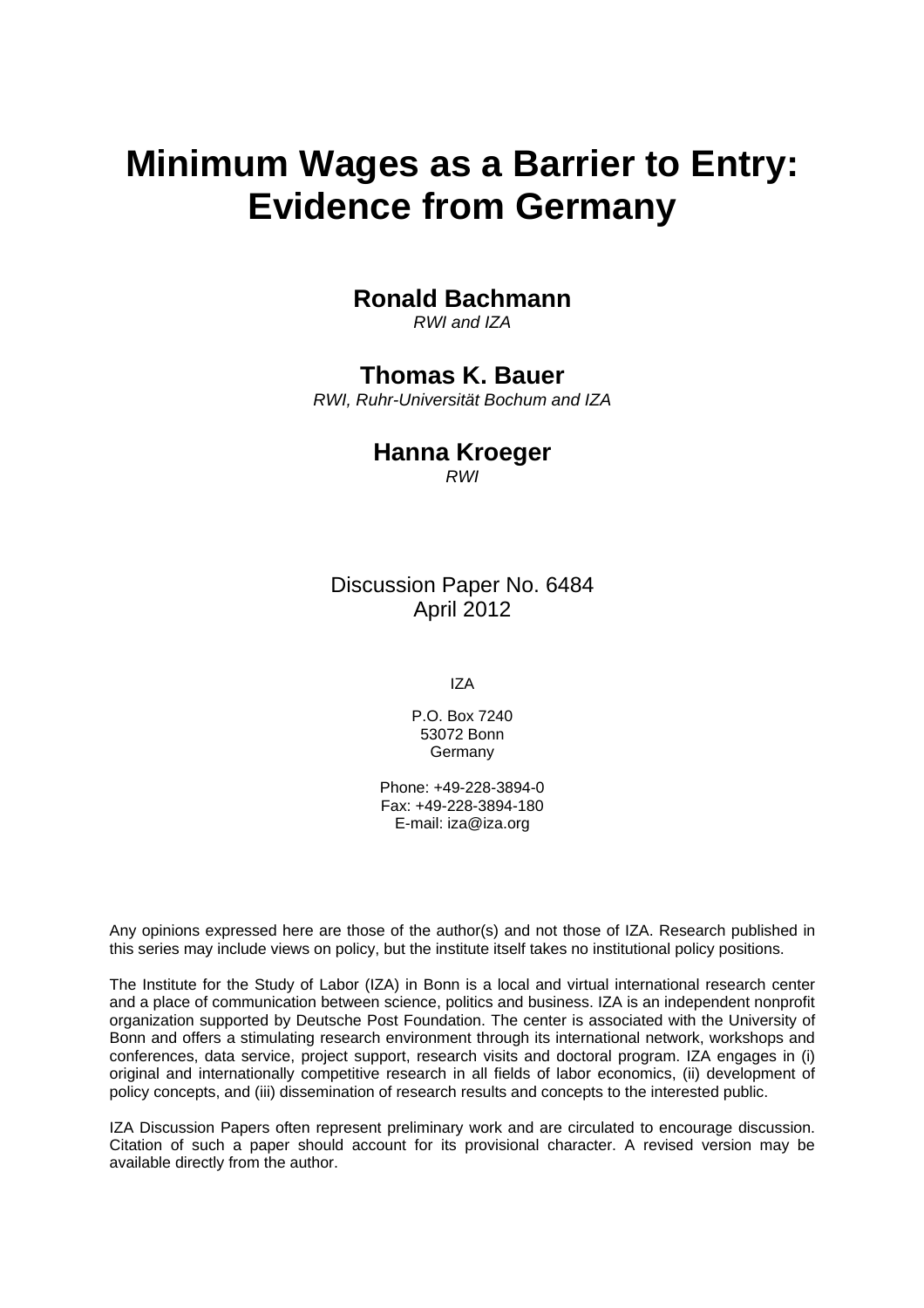IZA Discussion Paper No. 6484 April 2012

# **ABSTRACT**

## **Minimum Wages as a Barrier to Entry: Evidence from Germany[\\*](#page-2-0)**

This study analyses employers' support for the introduction of industry-specific minimum wages as a cost-raising strategy in order to deter market entry. Using a unique data set consisting of 800 firms in the German service sector, we find some evidence that highproductivity employers support minimum wages. We further show that minimum wage support is higher in industries and regions with low barriers to entry. This is particularly the case in East Germany, where the perceived threat of low-wage competition from Central and Eastern European Countries is relatively high. In addition, firms paying collectively agreed wages are more strongly in favour of minimum wages if union coverage is low and the markup of union wage rates is high.

JEL Classification: J38, J50, L41, L80

Keywords: minimum wage, product market competition, service sector

Corresponding author:

 $\overline{a}$ 

Ronald Bachmann RWI Hohenzollernstr. 1-3 45128 Essen Germany E-mail: [bachmann@rwi-essen.de](mailto:bachmann@rwi-essen.de) 

<span id="page-2-0"></span><sup>\*</sup> We are grateful to Sebastian Braun, Michael Feil, Daniel S. Hamermesh, and participants at the annual conferences of the EALE, the ESPE, the Scottish Economic Society, the Verein für Sozialpolitik, at the IAB/IHW workshop on labour market policy, and at seminars at the Westfälische-Wilhelms-Universität Münster, the Institut für Arbeitsrecht und Arbeitsbeziehungen in der Europäischen Gemeinschaft (Trier), and the Universität Hohenheim for helpful comments. Karl-Heinz Herlitschke was very helpful with the data acquisition.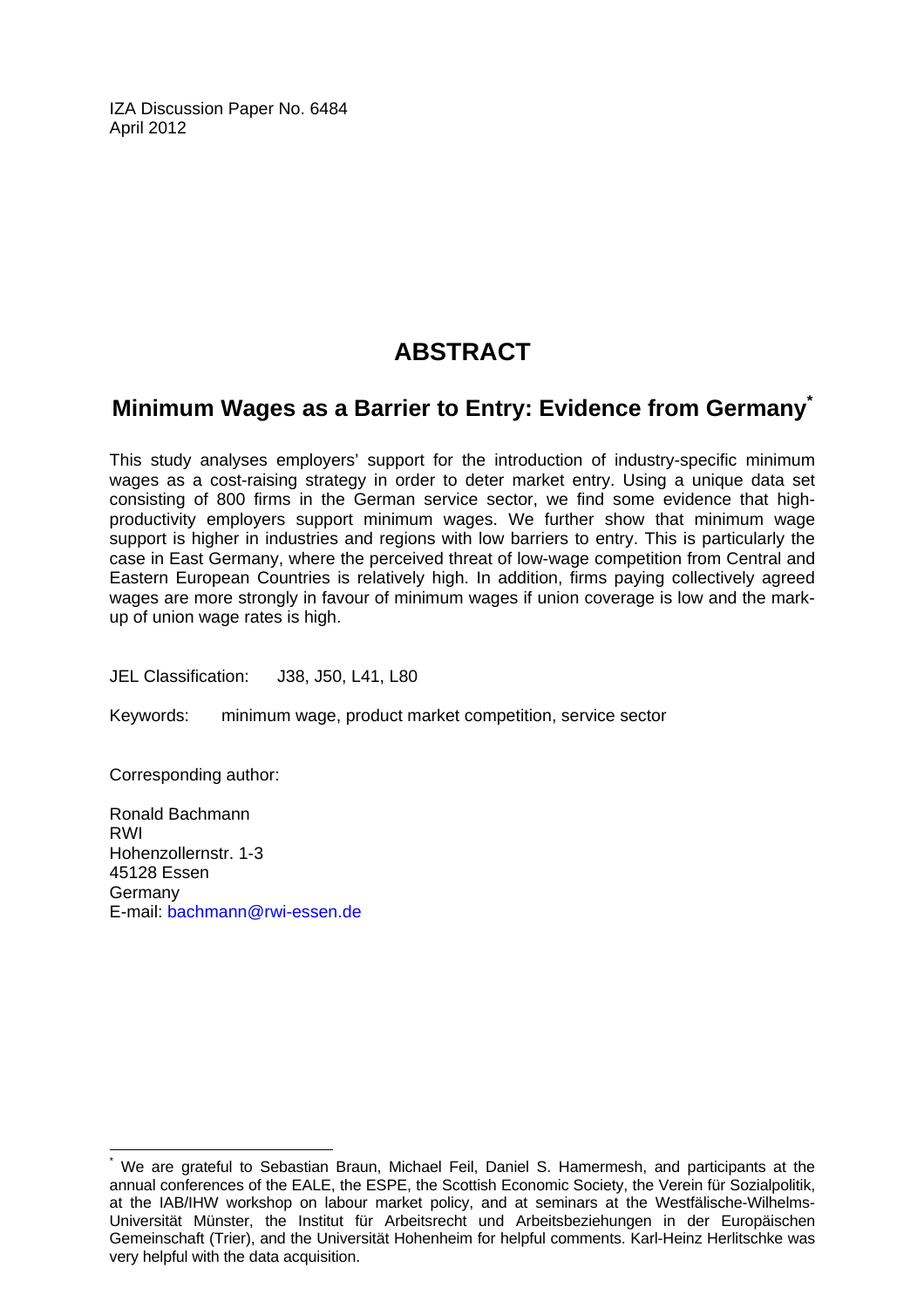#### 1 Introduction

The economic effects of minimum wages on employment have been a very active field of research for at least the last two decades, from both a theoretical and an empirical perspective (see Neumark and Wascher, 2008, for an overview). Other important economic consequences of minimum wages, however, have been rather neglected. This is particularly the case for the possibility that minimum wages might be used to influence the degree of competition on the product market, which has been shown to have played a role in both the U.S. and Germany (cf. Williamson, 1968; Heitzler and Wey, 2010). In particular, firms may be able to increase their profits by improving their competitive position through a minimum wage, thus effectively forming a cartel.

The possibility of raising rivals' costs through minimum wages critically hinges upon the condition that all firms can be forced to pay the higher, entry-preventing wage. In this regard, the German labour market offers an interesting opportunity to directly study the link between minimum wages and product market competition, because minimum wages in Germany are introduced at the industry level at the initiative of employers and trade unions by declaring collective bargaining agreements as generally binding. This way of introducing minimum wages also exists in a number of other industrialized countries such as France, the Netherlands and Portugal. The results of our study are thus of general interest for the analysis of cost-raising strategies to influence the degree of competition in an industry.

To the best of our knowledge, this is the first empirical analysis of employers' attitude towards the introduction of minimum wages. We use a unique data set covering 800 firms from eight different service sectors in Germany, where a minimum wage introduction was being discussed at the time of the survey. Our analysis explores the determinants of supporting or opposing the introduction of a minimum wage paying particular attention to the role of product market competition. Furthermore, we scrutinize the institutional features of the labour market that are associated with firms' support of minimum wages.

The results of our analysis have several important implications. First, a cartel in favour of minimum wages may not only reduce the number of firms operating in the market, but also the number of employees. This can be seen as an alternative mechanism through which minimum wages are potentially harmful to employment. Second, the monopolistic rents achieved on the product market by the surviving firms are paid by the consumers, which potentially reduces social welfare. Third, our results also apply to many other countries with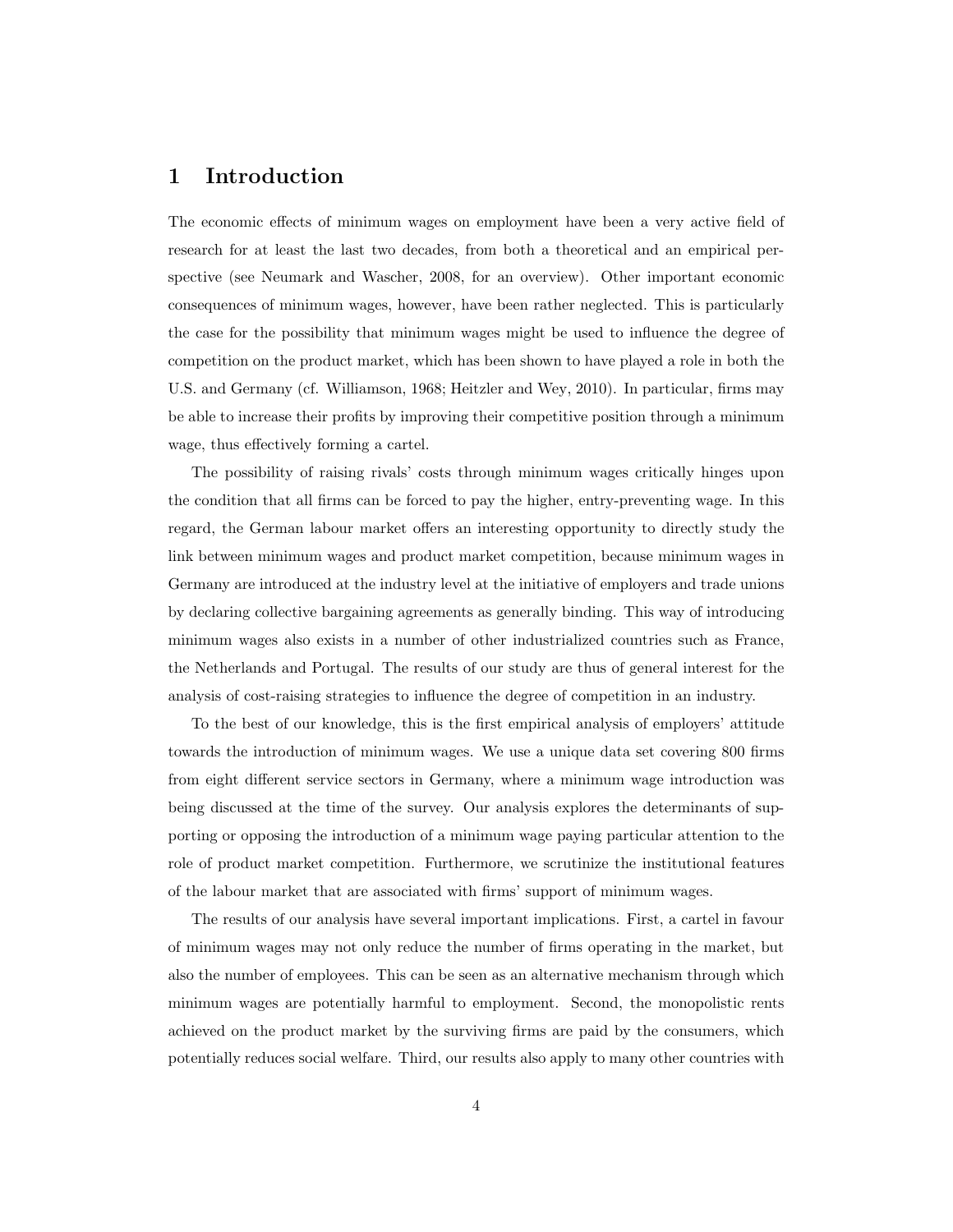similar institutional features. The incentive of firms' and workers' associations in the more prosperous countries of the European Union to collude in order to introduce minimum wages may increase further as migration from poorer (mainly Eastern European) EU Member States becomes more important. Firms' support of minimum wages can thus been viewed as a showcase example for how social policies in Western Europe may act as protectionist instruments against competition from low-wage countries.

The remainder of this paper is structured as follows. Section 2 briefly reviews the institutional background with respect to minimum wages in Germany. We present the relevant economic theory in Section 3. The empirical strategy and the data are described in Section 4. The empirical results are presented in section 5. The final section summarizes and concludes the discussion.

### 2 Institutional Background

Germany is one of the few European countries without statutory minimum wages. This has remained broadly unquestioned for several decades, because high coverage rates of collective bargaining provided an effective floor for wages. However, since the beginning of the 1990s, union density as well as coverage have been decreasing continuously (Kohaut and Ellguth, 2008). This development coincided with an increase in wage inequality, especially at the bottom of the wage distribution (Dustmann, Ludsteck, and Schönberg, 2009), although it is not clear whether the decline in collective bargaining has been a causal factor in this context (Antonczyk, Fitzenberger, and Sommerfeld, 2010).

At the same time, the completion of the EU's Single Market progressed in terms of both increased intra-EU trade and labour mobility. This led to a rise in the number of posted, low-wage workers in the German construction industry during the 1990s, which was perceived as a threat to the employment prospects of German workers and eventually lead to the introduction of minimum wages in this industry in 1997. Thus, the main motive for the introduction of minimum wages in this sector was protectionist, i.e. the aim was to shield the German construction industry from low-wage competition (Woolfson and Sommers, 2006).

The issue of increased competition in the service sector gained further importance in 2006 when the European Union passed the Service Directive, also referred to as 'Bolkestein Directive', which aimed at enhancing the free movement of services already agreed upon in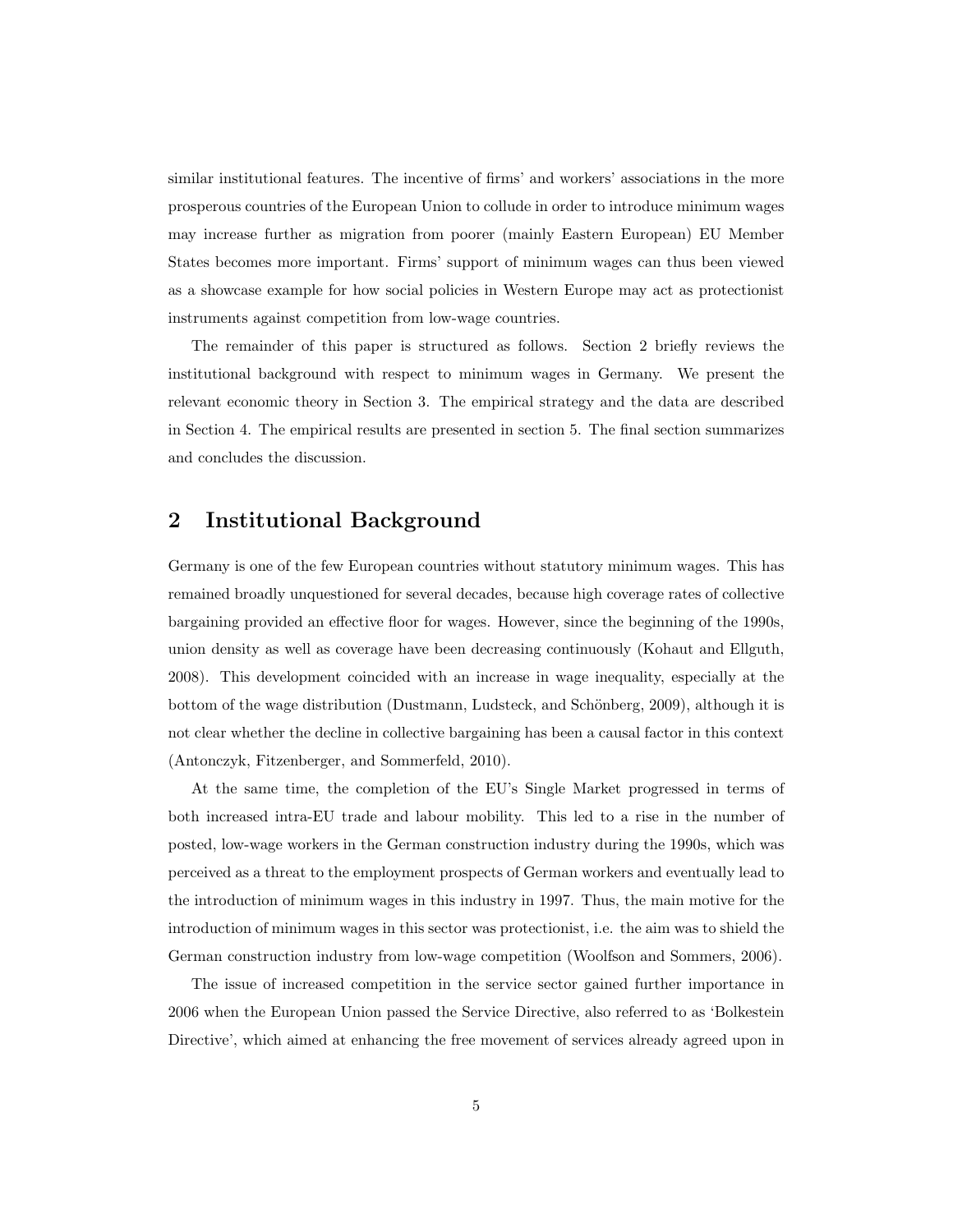the Treaty of Rome as one of the four freedoms of the EU's Single Market (Menz, 2010). The Service Directive intends to lower the regulatory barriers between countries which prevent the provision of services in another EU Member State. Indeed, Kox and Lejour (2006) argue that policy heterogeneity is the main obstacle to intra-EU trade in services and to the possibility to open an establishment in another EU country.

Next to the actual increase in competition caused by the Service Directive, the intense public discussion of the directive's first draft may have influenced the perception of lowwage, competitive threats from the new Member States. The Service Directive's first draft intended to apply the 'country of origin principle (COP)' to the temporary provision of services abroad, which specifies that workers in the host country are subject to the laws and regulations of the home country. This applies to social policy and labour market regulation, including collectively bargained wage rates and minimum wages. Saint-Paul (2007) argues that the COP makes personal services tradable in the sense that the service can be bought in any EU Member State and the travelling cost for the worker performing the service constitutes a special type of transportation cost.

The COP has been heavily criticized in high-wage countries such as Germany by both employer associations and trade unions, as it was perceived as a threat to employment, wages and working conditions of German workers. As a consequence, the social partners as well as the German government have agreed upon extending minimum wages beyond the main construction industry (Menz, 2010).

The legal background for any minimum wage in Germany, the Posting of Workers Law, constitutes the national implementation of an EU directive which provides the framework for the temporary exchange of labour between EU Member States. The contribution of this law is twofold. First, it allows the extension of collective agreements to all firms and workers in an industry, independently of their membership in an employer association or a trade union. Such an extension amounts effectively to the introduction of a collectively bargained minimum wage at the industry level. Second, the Posting of Workers Law stipulates that minimum working standards, including minimum wages, must apply to domestic and foreign workers alike.

Note that extensions of collective agreements, partly in addition to minimum wages, are not uncommon in the European Union. According to Kerckhofs (2011) such extensions are frequently used in Belgium, the Czech Republic, Finland, France, the Netherlands, and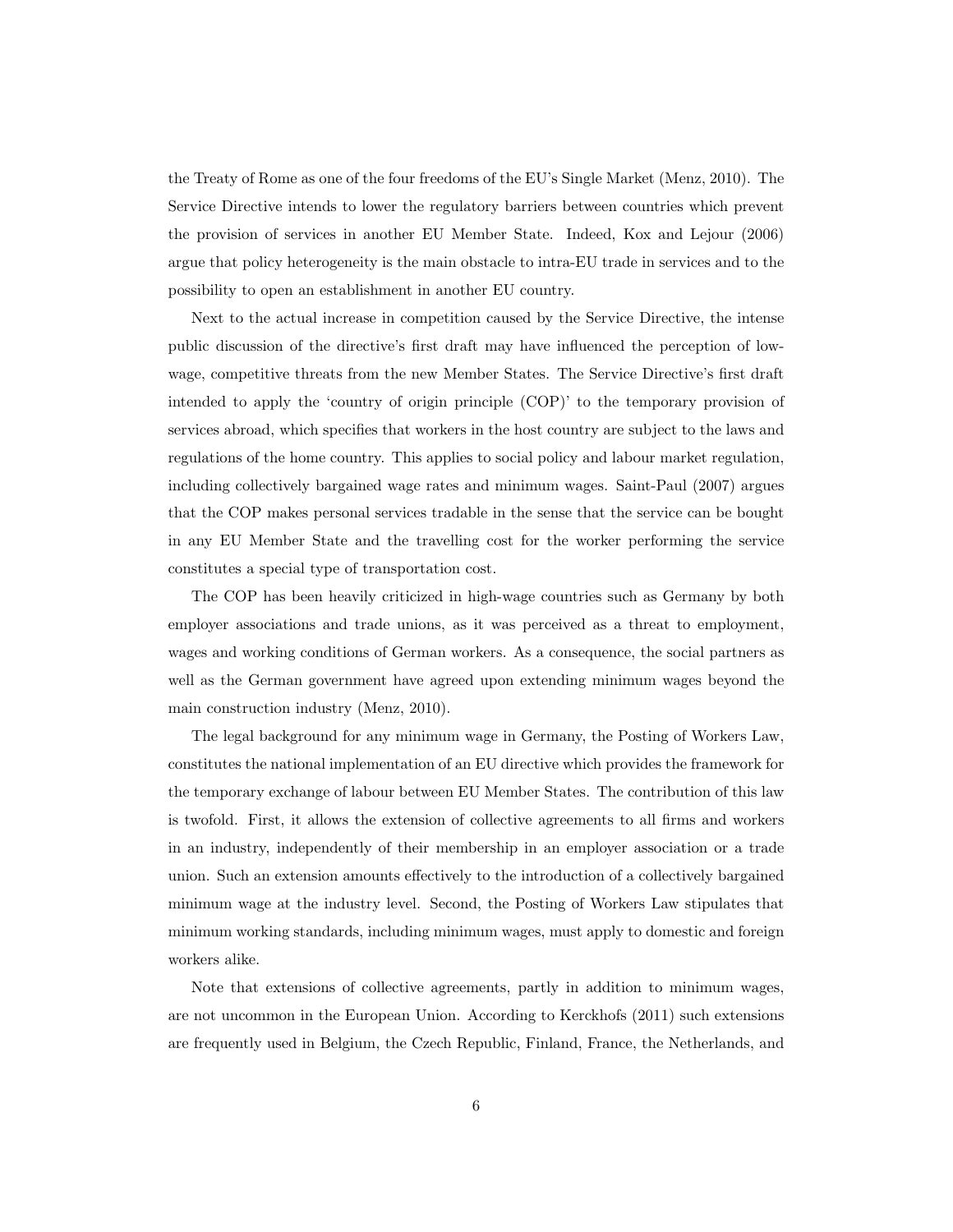Portugal, although the exact mechanisms differ. In Spain, collectively agreed wage rates automatically apply to all workers in an industry by law. Therefore, our analysis does not only apply to Germany, but to all countries with a tradition in the extension of collective agreements.

Another important aspect of the Posting of Workers Law in Germany is that it specifies strict requirements for a collective agreement to be declared generally binding. First, the initial collective agreement must be representative, implying that no additional collective agreement exists in the respective industry that covers more workers or union members. Second, the extension of the collective agreement should be in the public interest. Third, the social partners need to apply jointly for an extension, which requires a high degree of consensus. If these conditions are met, the Federal Ministry of Labour and Social Affairs usually declares the collective agreement generally binding without consulting any additional governmental bodies or institutions. Only when the application is filed for the first time, a committee consisting of three representatives of the respective trade union and employer association has to give its consent.

The Posting of Workers Law was adopted in 1996 and applied for the first time in 1997 in the German construction industry. Even though additional industries have been included since then, minimum wages up to now do not exist in the majority of sectors.<sup>1</sup> However, against the background of the decline in union density and coverage, the increase in wage inequality, and the introduction of the Service Directive, the political pressure to extend minimum wage legislation has grown further during the last few years. Given that minimum wages in Germany are introduced at the industry level, it is conceivable that they may be used as an instrument to influence the degree of competition in an industry.

#### 3 Theoretical Considerations

Traditional labour market theory, such as the Marshallian or the monopsonistic models of the labour market, does not offer an explanation for the observation that some firms are in favour of minimum wages. By contrast, the industrial organization literature explicitly models the link between unionization and cost raising strategies in order to deter entry and/or push

<sup>&</sup>lt;sup>1</sup>In December 2011, minimum wages existed for the waste disposal industry, main construction, mining, roofers, electricians, commercial cleaning, painters and varnishers, elderly care, security services, as well as laundry services.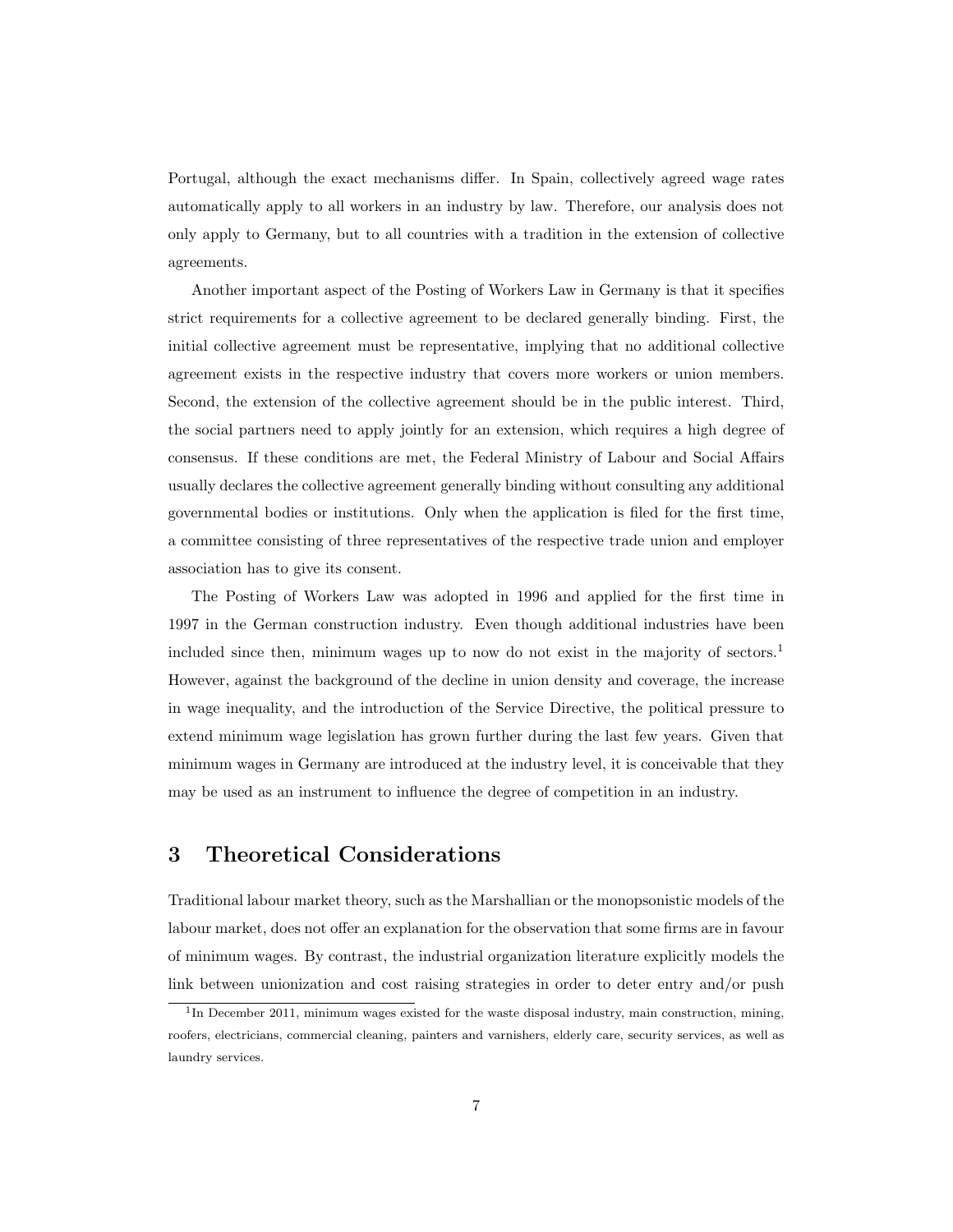existing competitors out of the market. From this point of view, minimum wages increase competitors' labour costs, which may explain employers' support for minimum wages.

The idea that cost-raising strategies can be used to decrease competition on the product market originates from the industrial organization literature (Salop and Scheffman, 1983, 1987). There, the focus is on activities by individual firms such as inducing suppliers to discriminate against competitors, controlling exclusive distribution channels, lobbying for product standards or government regulation, as well as advertising and R&D races. However, cost-raising strategies can also become effective through the labour market.

The first type of model in this vein is based on the insider-outsider theory in terms of wage setting (Gollier, 1991, Ishiguro and Zhao, 2009). If outsiders, i.e. unemployed workers, are not unionized, they can be hired at a lower cost compared to insiders. This will stimulate low-cost firms to enter the market. Incumbent employers may therefore be interested in raising the wages of outsiders, thereby increasing product prices and restricting industry output. Insiders are also motivated to increase wages of outsiders in order to secure themselves against becoming unemployed. Furthermore, the increased price on the product market legitimates insiders' wage premium. Thus, (unionized) insiders and employers form a coalition to increase wages for outsiders. This behaviour discourages market entry of new firms. Chappell, Kimenyi, and Mayer (1992) deliver one of the few empirical studies on this topic. Using US data they show that a higher degree of unionization in an industry is indeed associated with entry deterrence.

Another cost-raising strategy that uses a labour market mechanism consists in minimum wage legislation. In the U.S., this was made clear by the Supreme Court decision "United Mine Workers vs. Pennington", in which the court ruled that the trade union had violated antitrust laws when agreeing with one employer on relatively high wages that were binding for the entire industry (Williamson, 1968). In Williamson's model, the large-scale, capitalintensive firm is more productive than the small-scale, labour-intensive firm. The former can therefore afford to pay wages in excess of the competitive rate, which pushes small-scale firms out of the market. This has important effects for productivity, product variety and prices, as can be inferred from the model by Braun (2011), who analyses the consequences of sector-level bargaining – which effectively amounts to a minimum wage – within the context of the heterogeneous firm model by Melitz and Ottaviano (2008).

In Germany, the notion that high-productivity firms may use minimum wages to improve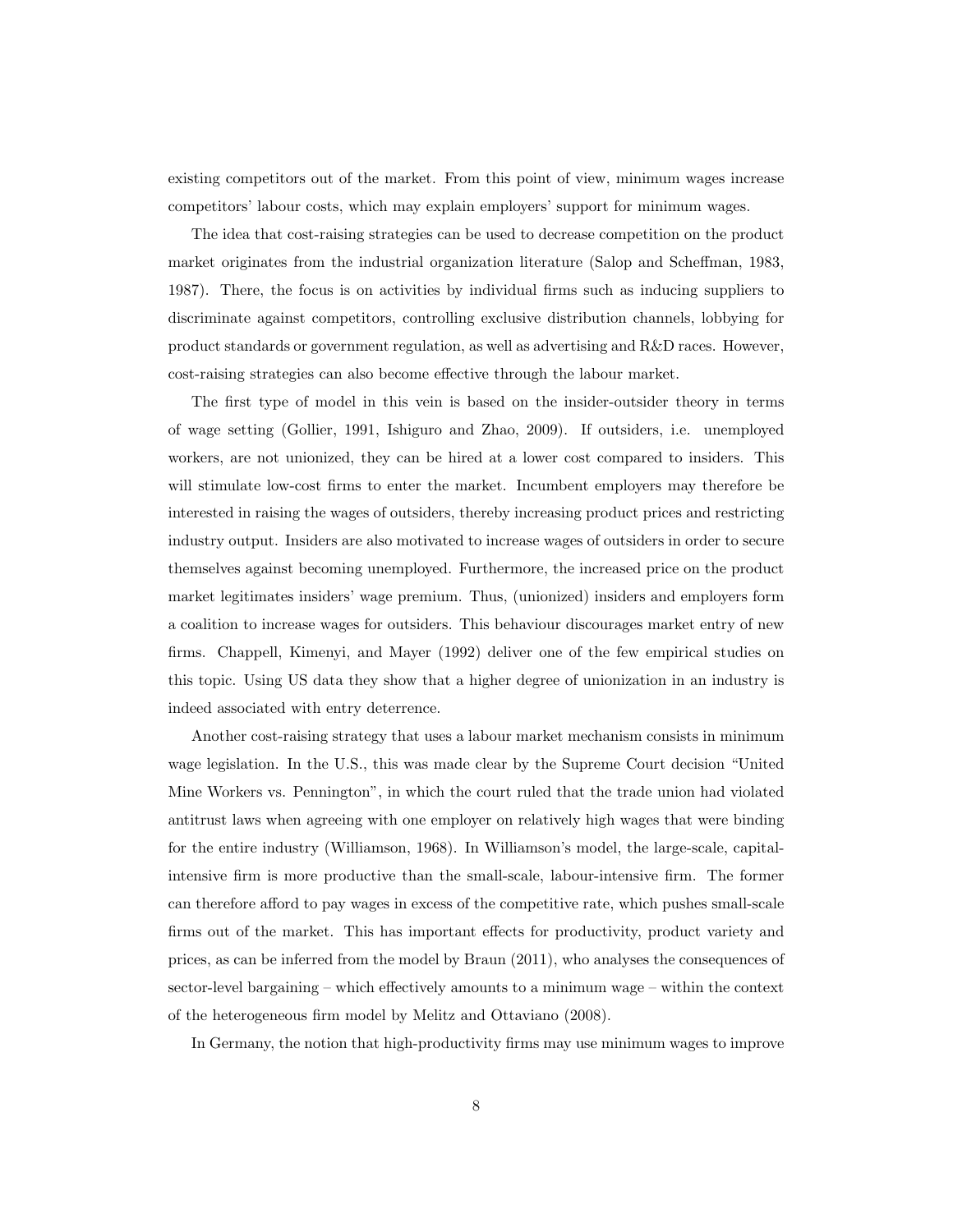their competitive position has been distinctly demonstrated when minimum wages were introduced in the postal sector in 2008. After liberalization of the postal service industry, the former state monopolist 'Deutsche Post' strongly supported the introduction of minimum wages. Due to its large-scale logistic infrastructure and the high market share, Deutsche Post could afford to pay considerably higher wages compared to new entrants. Heitzler and Wey (2010) provide an extensive overview of the institutional background and develop a specific model tailored to the Deutsche Post case.

Trade unions and employers are only likely to collude in order to raise wages if certain conditions are met. In the model by Haucap, Pauly, and Wey (2001), trade unions have the option to maximize members' wage revenue by discriminating wages between firms according to productivity. Whether wage discrimination is superior from the union's perspective compared to a single entry-preventing minimum wage depends on two factors. Unions will prefer minimum wages over wage discrimination as long as the difference between the union and the competitive wage rate is large, and if a considerable proportion of workers is not unionized.

Independently of the exact mechanism that is used to increase labour costs, the existing theoretical models share two assumptions which are crucial for our empirical analysis. First, the union wage or the minimum wage must apply to all firms and workers alike. This implies either that unionization is in practice mandatory or that union wage rates are extended to the entire industry. Second, the good should not be tradable and no close substitutes should exist, because these models require firms to be able to pass on increasing labour costs to consumers through higher prices. Both conditions are fulfilled for the industries that we investigate in our analysis. First, the Posting of Workers Law ensures that union wage rates can be declared collectively binding. Second, the industries analysed belong to the personal service sector (e.g. hairdressers, florists, motor mechanics, restaurants), which means that the services cannot be imported from abroad but have to be delivered domestically.

Foreign competition in these sectors arises nevertheless if foreign workers are able to supply their labour in Germany, which has become a more important phenomenon with the European Union's Service Directive (cf. Section 2). Therefore, minimum wages cannot only be used as a barrier to entry towards domestic competitors, but also against low-wage competition from the new Member States.

A survey of German firms, which focuses on the perception of the Service Directive,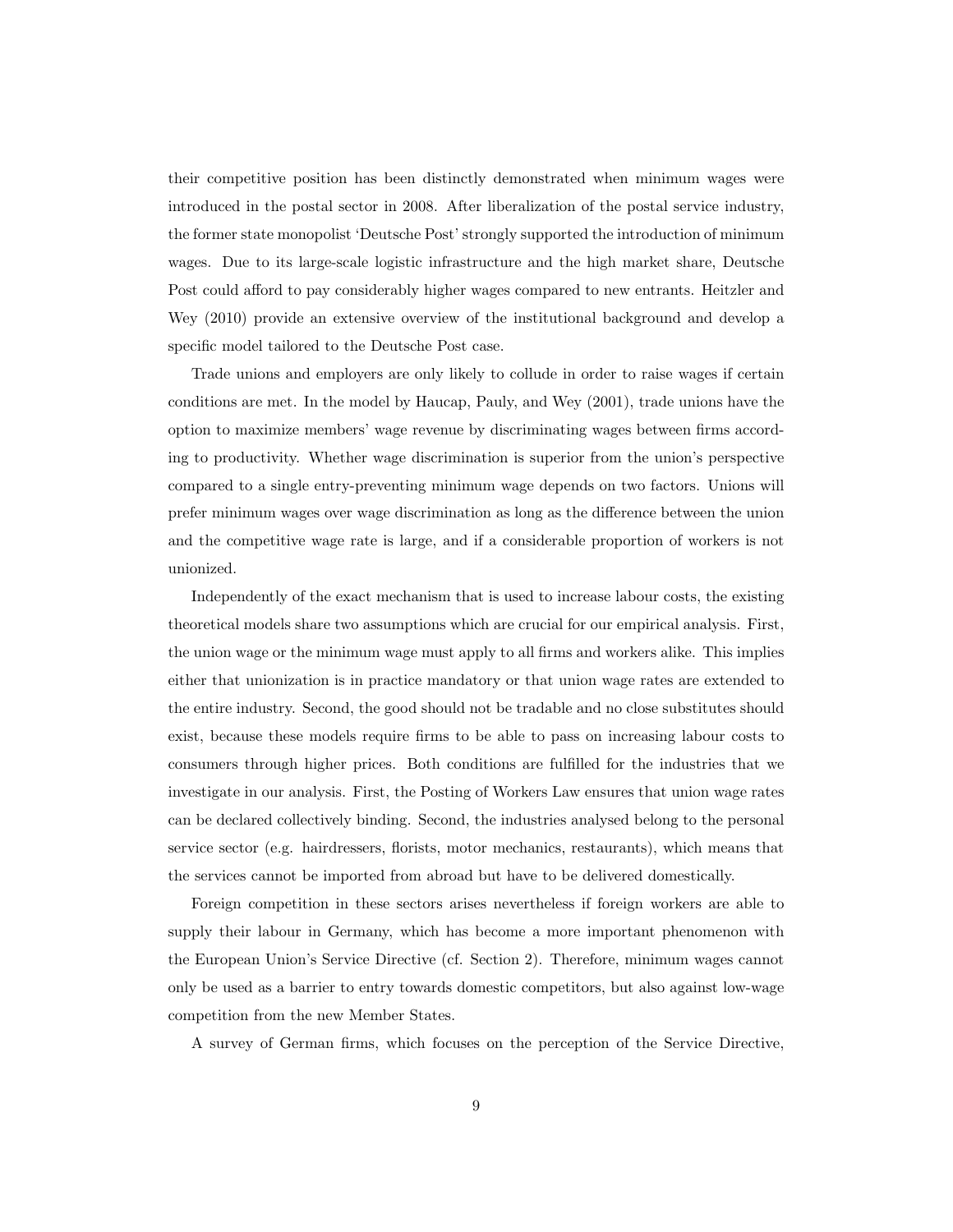confirms the impression that some firms support minimum wages in order to avoid lowwage competition from the new Member States (Kiessl, Pohl, and Schmalholz, 2006; Nerb, 2006). Furthermore, industries with skill-intensive production technologies are likely to benefit from trade liberalization through the Service Directive, while the opposite is true for industries with a high share of low-skilled workers (Nerb, 2006). Security services, retailing, and restaurants are specifically named as low-skilled industries, in which competition is expected to increase significantly.

The threat from foreign competition is likely to be perceived as being stronger in regions close to Germany's Eastern border, because competition in the sectors considered in this paper generally takes place at a regional level. To take an example, a Polish hairdresser is much more likely to offer his services close to the Polish border than further away from it. This is in line with results from the survey of firms mentioned above, which shows that firms in East Germany are considerably more likely to perceive the Bolkestein Directive as a threat, and not as an opportunity, compared to firms in West Germany (Kiessl, Pohl, and Schmalholz, 2006). Consequently, the threat of low-wage competition should be especially large in those industries that are characterized by low existing barriers to entry, either because of low capital-intensity or few regulatory requirements. Both requirements are met by the industries covered in this study, such as personal services (e.g. hairdressers) or retailing (e.g. florists).

Finally, Williamson (1968) developed his model with the mining sector or more generally manufacturing in mind and equates productivity with firm size and age. By contrast, our empirical analysis deals with the service sector, for which no explicitly positive correlation exists between productivity and firm size (Oi and Idson, 1999; Brown and Medoff, 2003; Bayard and Troske, 1999). In addition, the models based on the insider-outsider theory do not assume that productivity differences between incumbents and entrants exist necessarily. Hence, the relationship between labour productivity, measured e.g. by firm size and age, and the likelihood to support a minimum wage is not clear-cut from a theoretical perspective.

#### 4 Data and Empirical Strategy

The data used in this study come from a survey of firms in eight industries in Germany which were likely candidates for the introduction of a minimum wage at the time of the sur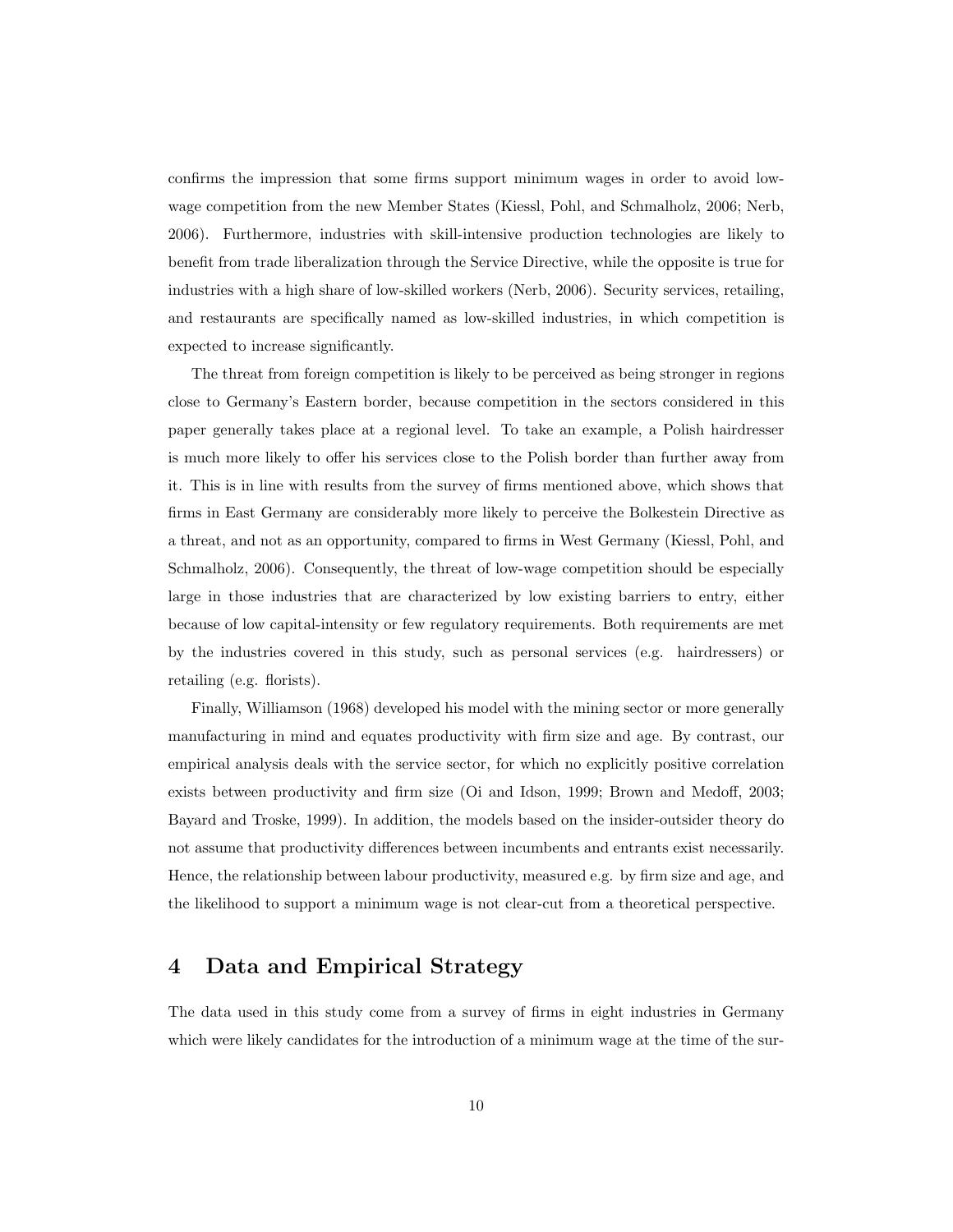vey.<sup>2</sup> These industries belong to trade or services and include hardware stores (representing wholesale trade), men's outfitters and florists (both retailing), motor mechanics (repairs), restaurants (the hotel and restaurant industry), hairdressers (personal services), security firms (business services), and plumbing (construction). Note that production in these sectors is relatively labour-intensive and non-tradable, which is a fundamental condition for a cost-raising strategy to be effective. Among other things, the survey includes questions concerning the attitude of the managers of the firms towards minimum wages, the level of labour productivity, and the institutional background in terms of coverage and degree of collective bargaining.

Managers were asked whether they think that a minimum wage of 7.50 Euros is too low, appropriate or too high. This amount has often been proposed in the public debate on statutory minimum wages in Germany. Managers who answer that the amount is too low are classified as being in favour of a minimum wage introduction, while the opposite is true for managers who think that the amount is too high. In order to take into account the categorical nature of the dependent variable, we estimate an ordered logit model using maximum likelihood. The basic model specification takes the following form:

$$
P(MW = j|\mathbf{x}_{ik}) = G(\beta_0 + \mathbf{x}_{ik}\boldsymbol{\beta})
$$
  
=  $G(\beta_0 + \beta_1 PMC_{ik} + \beta_2 East_{ik} + \beta_3 PMC_{ik} * East_{ik}$   
 $+ \beta_4 S_{ik} + \beta_5 UL_{ik} + \beta_6 CB_{ik})$ 

MW represents the attitude of firm i in industry k towards the minimum wage, with  $MW =$ 0 indicating that the firm disapproves an introduction and  $MW = 2$  showing that the firm supports an introduction. As a measure for product market competition  $(PMC)$ , either the normalized Hirschman-Herfindahl Index (HHI) or the share of new firms is added to the model. All specifications are estimated with both competition measures, because the motivation for including each of them differs.

The HHI is calculated as the sum of squared market shares, which are defined in terms of turnover. It can take values between  $1/n$  and 1, where n is the number of firms oper-

<sup>2</sup>The data were collected by means of telephone interviews. The response rate amounted to 39 percent and was achieved by contacting individual firms up to eight times. A total of 800 interviews were completed within six weeks in February and March 2008. In order to ensure a sufficient number of observations for each industry/region combination, observations from specific industries as well as from East Germany were oversampled. See http://fdz.rwi-essen.de/ for a description of the data set.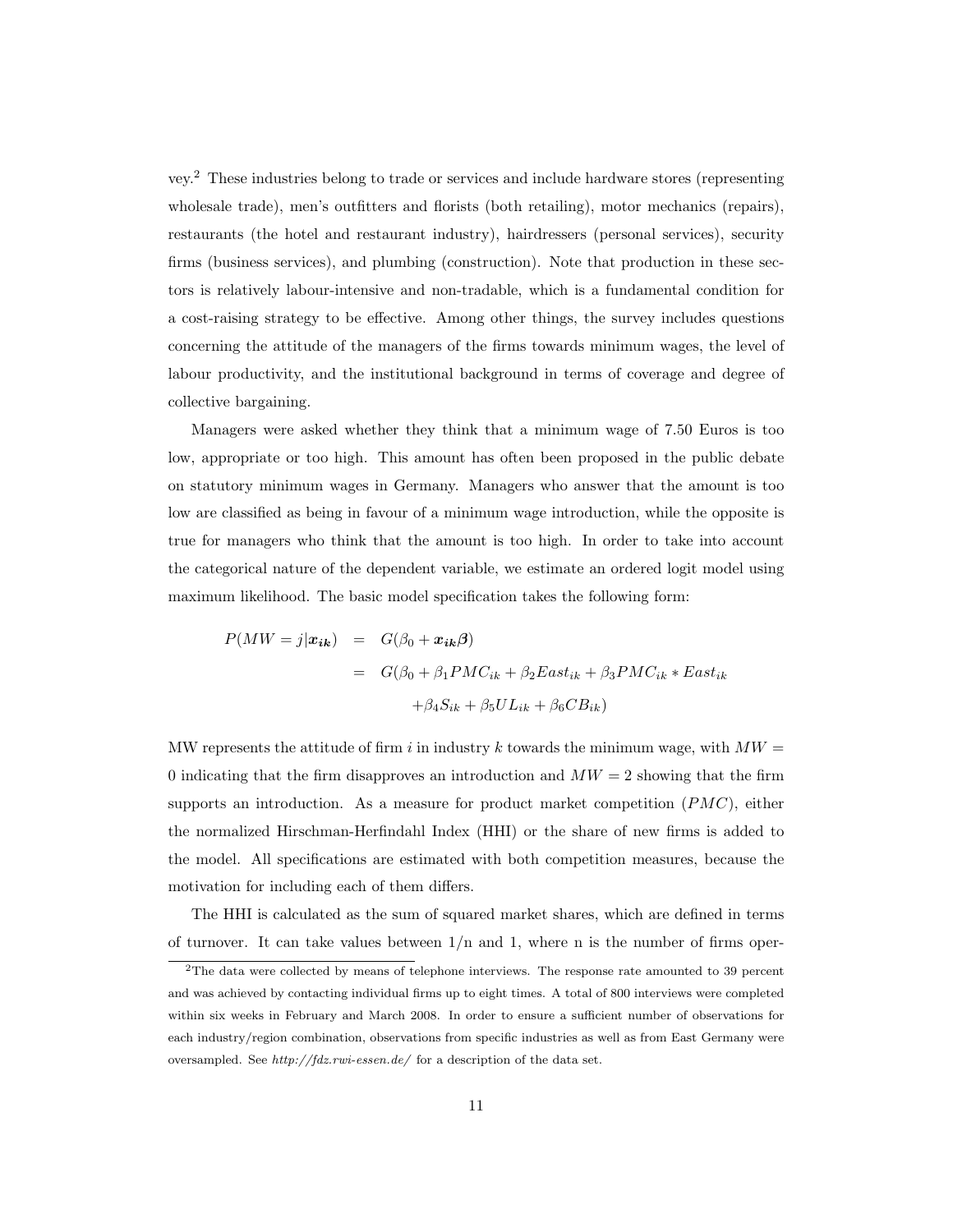ating in a market. Increasing values of the HHI imply higher market concentration, and a value of one represents a perfect monopoly with one firm holding a market share of 100 percent (Rosenbluth, 1955). Alternatively, the share of new firms is included in the model as a measure for existing barriers to entry. More specifically, a higher share of new firms indicates lower barriers to entry. Both indicators, the HHI and the share of new firms are calculated separately for each included sector at the level of districts  $(Kreise)$ . This regional disaggregation is important because competition only takes place at the regional level in the industries considered in the following analysis.<sup>3</sup>

The correlation between the HHI and the support of a minimum wage is not clear ex ante. On the one hand, the collusion of the social partners may be facilitated if the existing degree of competition is rather low. In that case, the HHI should have a positive impact on the likelihood to support a minimum wage introduction. On the other hand, the correlation may be negative. This could be due to the fact that a low level of product market competition and a high degree of union power often occur simultaneously (Stewart,  $1990$ ).<sup>4</sup> However, in the presence of strong unions, i.e. a small non-union sector, there is no need to collude in order to establish an additional barrier to entry. In this case, lower competition on the product market may be negatively correlated with minimum wage support. Therefore, the correlation between the HHI and the probability to support a minimum wage cannot be determined theoretically and boils down to an empirical question.

If the increased pressure from the New Member States shapes the attitude towards minimum wages, employers in industries with lower barriers to entry will be in favour of a minimum wage. Thus, a higher share of new firms is expected to be positively correlated with a firm's likelihood to support a minimum wage introduction. Additionally, an interaction term of the share of new firms with the dummy for East Germany (East) is included, because the correlation between barriers to entry and being in favour of a minimum wage is expected to be stronger in regions closer to the New Member States. This is especially true because in the selected industrial branches competition takes place at a regional level.

The basic specification additionally includes a dummy for small firms<sup>5</sup>,  $S_{ik}$ , and the share

<sup>&</sup>lt;sup>3</sup>The HHI as well as the number of new and existing firms are calculated and provided by the German Federal Statistical Office based on an official statistic on value-added taxes (Umsatzsteuerstatistik).

<sup>4</sup>This relation is confirmed in the data by the highly negative and significant correlation between the HHI and the industry union differential, see below.

<sup>&</sup>lt;sup>5</sup>The indicator for small firms is a dummy that takes the value one if a company's annual turnover does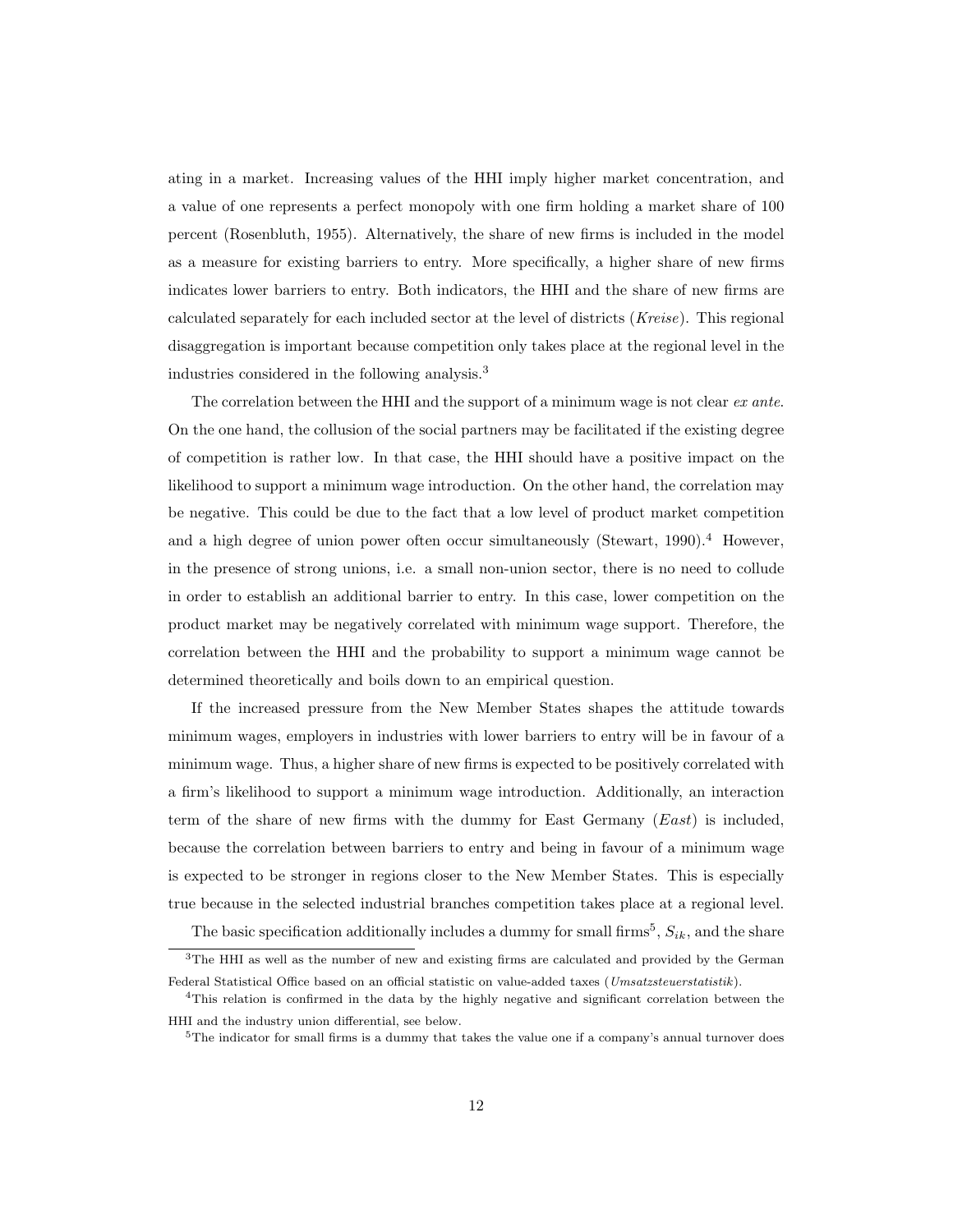of unskilled labour,  $UL_{ik}$ , as measures for labour productivity.<sup>6</sup> The effect of the share of unskilled workers on the individual firm's attitude towards the minimum wage is expected to be negative for two reasons. First, the lower human capital endowment of unskilled workers decreases their labour productivity. In addition, firms with a higher proportion of skilled employees might be inclined to be in favour of a minimum wage, because a minimum wage typically increases the wages of unskilled workers more than those of skilled workers. Last but not least, the basic specification includes a dummy  $CB_{ik}$ , which indicates whether the firm pays wages according to collectively agreed rates. Because minimum wages in Germany are set in line with collective bargaining, firms already paying collectively agreed rates should be more inclined to be in favour of a minimum wage introduction as their labour costs would not be affected.

Two extended models are estimated in addition to the basic specification. First, a measure for the size of the non-union sector, the 'industry union differential' (IUD) is added. The IUD is the product of the 'union mark-up' (relative deviation of union wages to free market wages) and the 'non-coverage rate' (share of workers not covered by a collective agreement) and thus provides an overall measure of the potential impact of a minimum wage introduction in a specific industry.<sup>7</sup> In particular, it quantifies the magnitude of the effect of a potential minimum wage introduction by taking into account both, how many people would be affected and how significant the average wage increase would be. Note that the IUD is computed at the industry level and is therefore only characterized by variation between industries.

The IUD itself is expected to have a negative effect on the attitude towards minimum wages, because it is a measure of the bite a minimum wage would have in a specific industry. In contrast, firms with unionised workers should be increasingly interested in a minimum wage, the larger the non-union sector is. Therefore, an interaction term between the nonunion sector and the dummy 'collective bargaining' is included. The effect of this interaction term on the dependent variable is expected to be positive.

not exceed one million Euros (Institut für Mittelstandsforschung Bonn, 2002).

 $6$ As a robustness test, we also included a dummy for young firms and the indicator for relative productivity as described in Appendix B as productivity measures. However, no significant relation between these measures and the likelihood to support a minimum wage could be established.

<sup>7</sup>Refer to Appendix B for a complete description of the construction of the union mark-up and the non-coverage rate.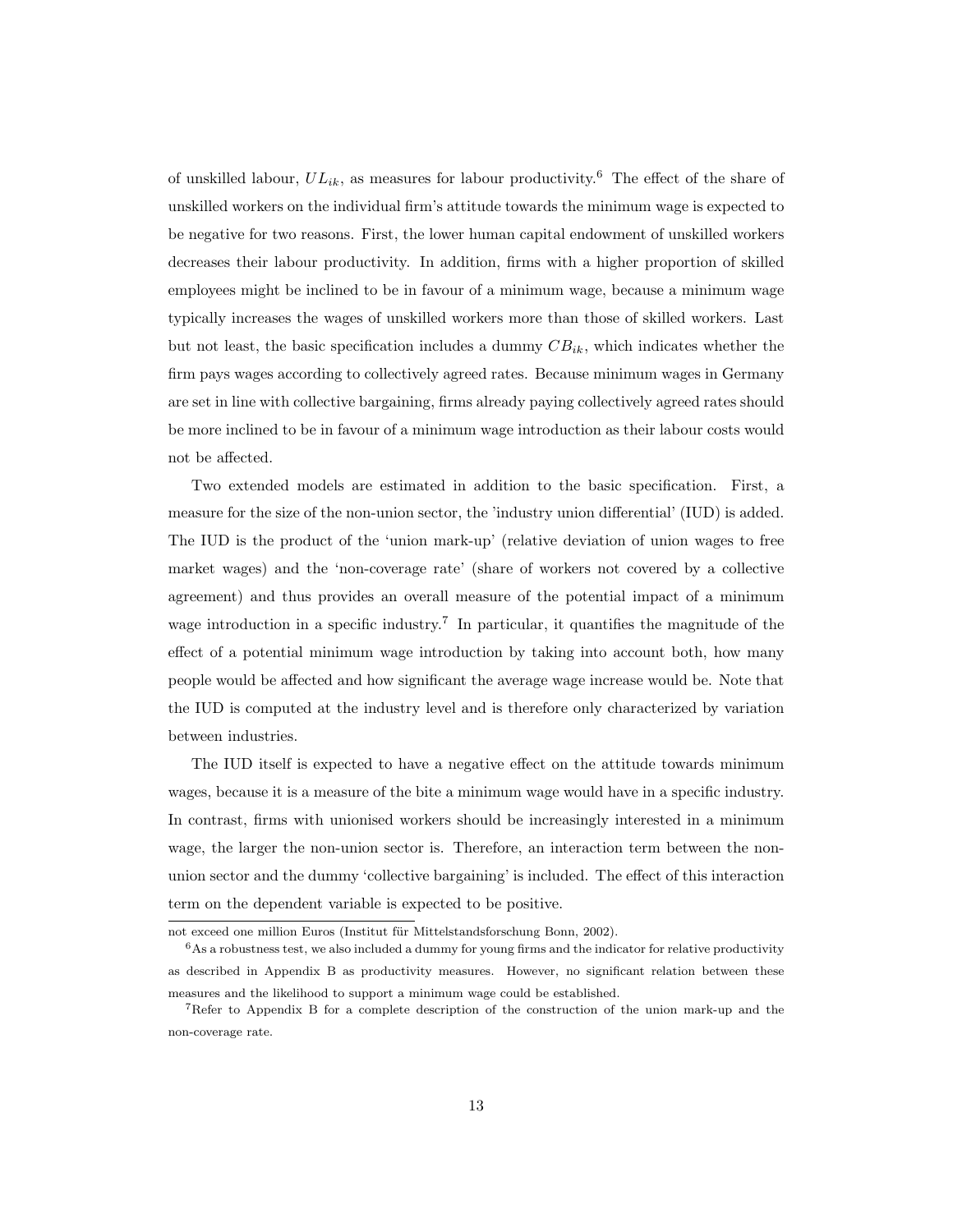Second, instead of the IUD the average wage differential, i.e. the difference between the firm wage and the average industry wage in percent, is included as a control at the firm level. This indicator is meant to capture the bite of a possible minimum wage in an industry.

#### 5 Results

The first important result from the survey is that the majority of firms state that a minimum wage of 7.50 Euros would be appropriate (Table 1). In plumbing, retailing, and motor mechanics, firms state more often that a minimum wage of 7.50 Euros is too low. The opposite is true for hairdressing, security services, florists, and restaurants. On average, the support for a minimum wage is much stronger in West compared to East Germany, which is in all likelihood due to the higher wage levels in West Germany.

Competition, as measured by the HHI, is especially high for restaurants and plumbing, and relatively low for wholesale and security services (see Table 2). While a theoretical connection exists between low barriers to entry, implying a high share of new firms, and a high existing degree of competition, measured by a low HHI, no significant correlation exists between the two indicators. In addition, Table 3 shows that it is difficult to establish a relation between the degree of competition and the attitude towards minimum wages without controlling for composition effects. In some industries, minimum wage supporters face a more competitive environment, while the opposite is true in other sectors.

Table 3 suggests that minimum wage supporters are on average smaller than opponents. One possible explanation is that for the chosen industries, firm size in terms of annual turnover is not a direct measure of productivity. Unskilled labour is clearly more common in some industries than in others (Table 2). The share of unskilled labour is negligibly low in traditional craft occupations, such as hairdressers (3 percent) and plumbing (4 percent), and relatively common in security services (35 percent) as well as the restaurant industry (38 percent) (Table 2). Especially in industries the latter industries relying heavily on unskilled labour, minimum wage opponents are generally characterized by an even higher proportion of unskilled labour compared to minimum wage supporters (Table 3). Throughout all industries, firms paying collectively agreed wages are more likely to support a minimum wage introduction. The average wage differential confirms this result: Minimum wage opponents generally pay wages below and supporters above the industry's average (Table 3).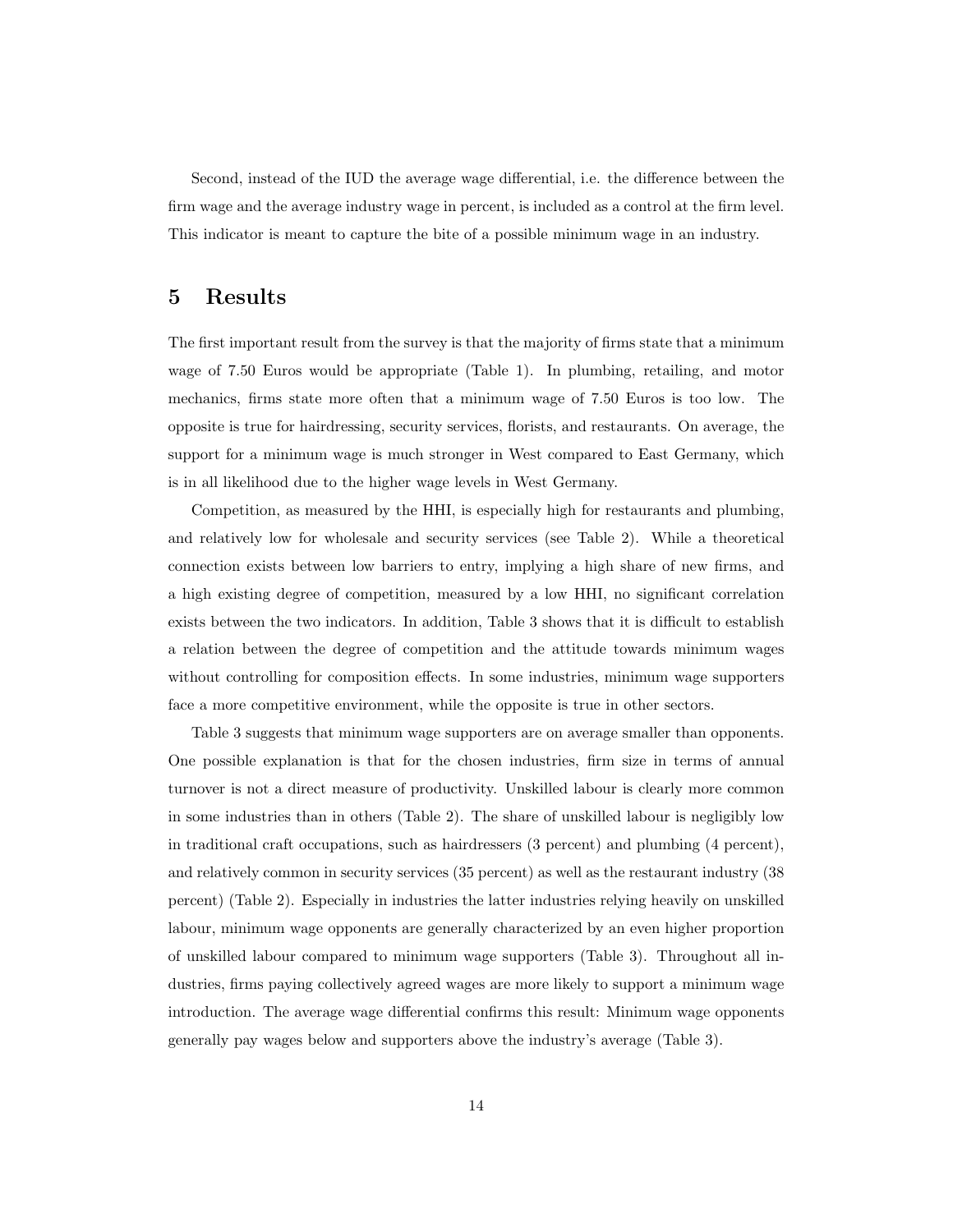Tables 4 and 5 show the estimation results from the ordered logit models discussed in Section 4 including the HHI and the share of new firms as a measure of competition, respectively. As a robustness test, the specifications were also estimated as logit models, where minimum wage support was defined as stating that a minimum wage of 7.50 Euros would be appropriate or too low, and as linear probability models using OLS. The results are very similiar compared to those reported in Tables 4 and 5.

It becomes apparent that the HHI exhibits a significantly negative correlation, indicated by a coefficient value below one, with the support of a minimum wage in West Germany, while the opposite is the case in East Germany (Table 4). This implies that stronger competition on the product market is associated with stronger support of the minimum wage in West Germany, and with lower support of the minimum wage in East Germany. Two observations are worth noting in this context.

First, the statistical significance of the HHI coefficient drops from the 1 percent level in Model 1 to the 10 percent level in Model 2, which differs insofar as the industry union differential (IUD) is included. As discussed in Section 4, this may be interpreted as evidence that the negative correlation between the HHI and the probability to support minimum wages in West Germany can be attributed to a simultaneous occurrence of low product and labour market competition. Thus, as soon as a measure for labour market competition is introduced, namely the industry union differential, the relationship between the HHI as a measure for product market competition and the likelihood to support a minimum wage drops in economic and statistical significance.

Second, the significance of the HHI disappears completely as soon as the average wage differential is added. Hence, the correlation between the HHI and the likelihood of individual firms to support minimum wages is generally not very robust. Therefore, the existing degree of product market competition does not seem to play an important role for minimum wage support, at least for the selected industries, which are characterized by many small firms and a comparably high degree of product market competition.

While the existing degree of product market competition does not seem to play an important role, the notion that firms increase barriers to entry to foreign firms receives stronger support by the estimation results. As discussed in Section 3, it is likely that many firms in the sample fear an increase in competition because of the eastward enlargement of the European Union. In this context, a minimum wage would constitute a very effective barrier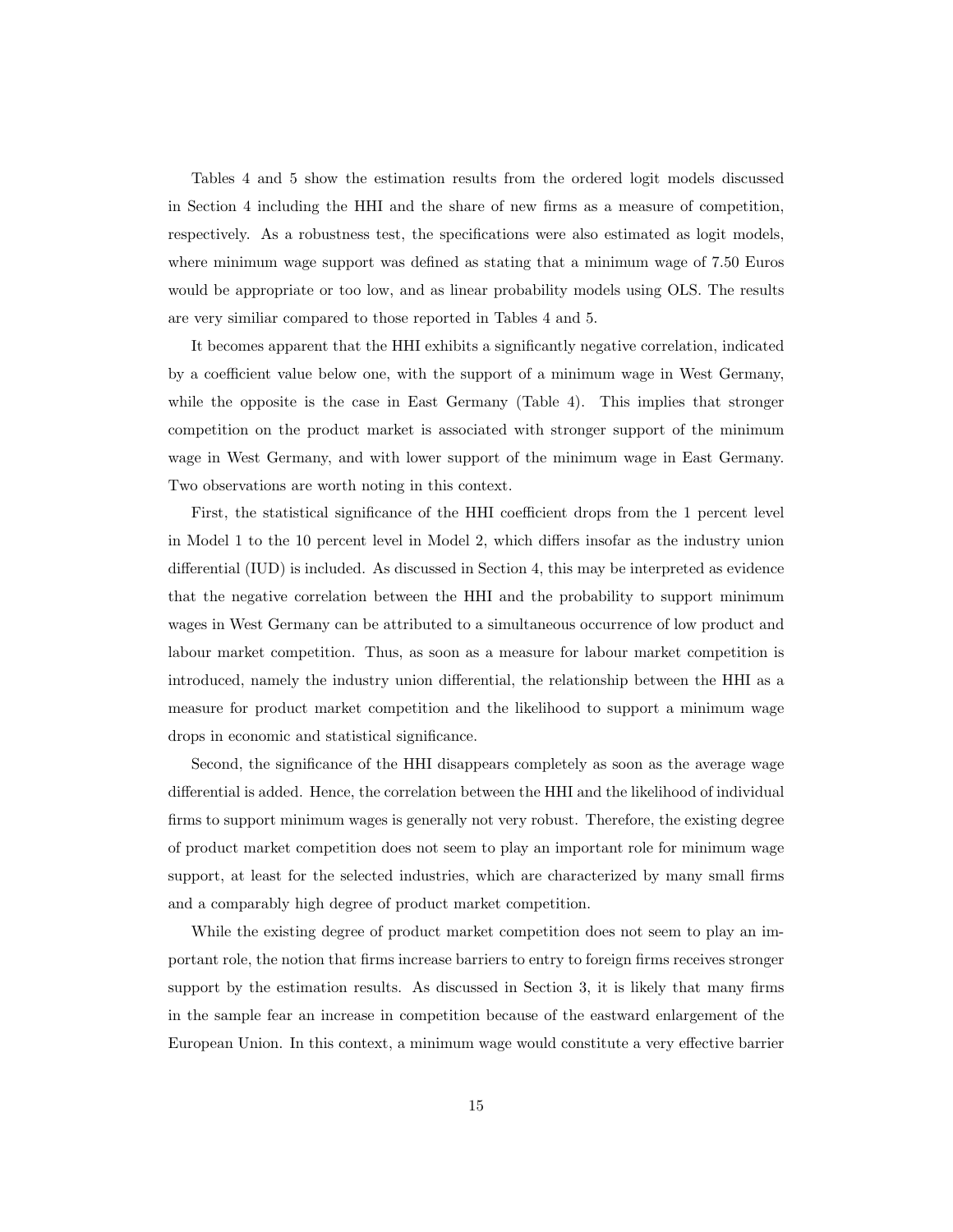to entry. However, minimum wages are a relatively blunt instrument to reduce competition, and, given that they potentially increase wages, may have major other consequences. Therefore, they are only likely to be used if other barriers to entry in the industry (e.g. entry regulations such as the requirement of mandatory educational standards) are low.

These barriers to entry are proxied by the share of new firms in an industry and region. For West Germany, the effect is insignificant in all specifications (Table 5). In East Germany, by contrast, the effect is as expected as soon as the average wage differential is included as a control variable: A high share of new firms, implying low barriers to entry, is positively correlated with employers supporting minimum wages. This relationship is more important in East Germany, because in comparison to West Germany the threat of foreign competition is more credible.

Firms paying wages according to or in excess of the collectively bargained rate are in general about twice as likely to support the minimum wage (Table 4). The economic and statistical significance is lower in the specification including the share of new firms instead of the HHI. In contrast, the average wage differential is only positively significant in specifications including the share of new firms (Table 5). The positive link between the average wage differential as well as the dummy for collective bargaining and the probability to support a minimum wage is likely to be due to the same effect: Firms not covered by collective bargaining agreements are likely to pay lower wages and therefore oppose minimum wages. For firms that are covered, the opposite is the case.

No significant relationship can be established between the size of the non-union sector, measured by the industry union differential (IUD), and the probability of individual firms to support minimum wages. However, in the specifications including the share of new firms as an indicator for product market competition, the interaction between the IUD and the dummy for collective bargaining is positive and significant at the 5 percent level (Table 5). The coefficient suggests that those firms already paying wages according to or in excess of collective bargaining are more likely to support a minimum wage introduction with an increasing size of the non-union sector. This result is in line with the theoretical model proposed by Haucap, Pauly, and Wey (2001), where a larger non-union sector makes collusion about minimum wages more attractive to unions and employers.

Finally, two indicators which are generally associated with labour productivity, firm size and the share of unskilled workers in a firm's labour force, are analysed. The coefficient of the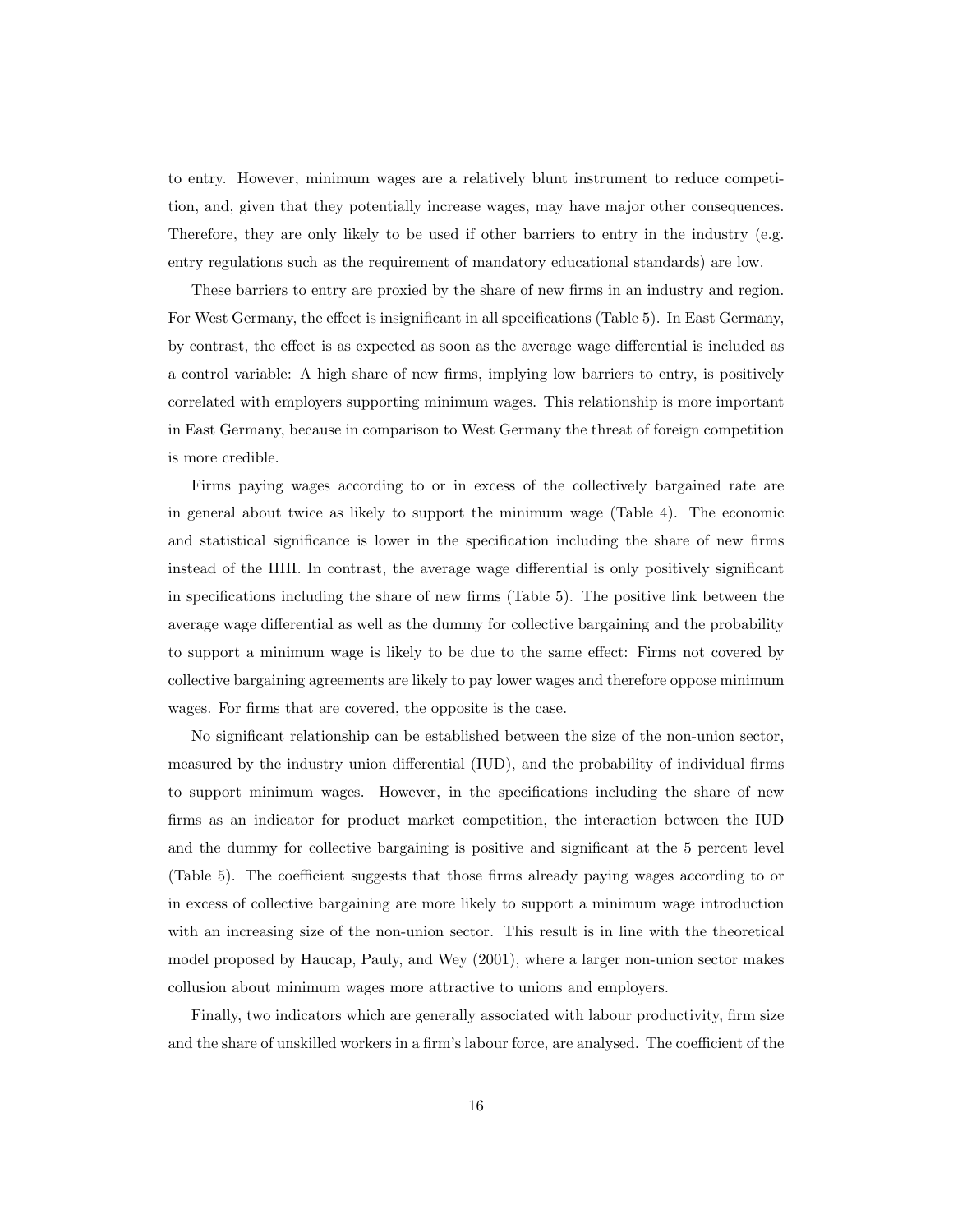dummy variable for small firms is positively significant in the majority of specifications, i.e. small firms are around 50 percent more likely to be in favour of a minimum wage compared to large firms, all else equal. This result is in contrast to the theoretical predictions by Williamson (1968) for the manufacturing sector. The statistical significance is especially high when the average wage differential is included, independently of the competition measure. This result may be interpreted as an indication that firm size is not a good measure for labour productivity in the selected industries, which belong to the service sector as opposed to manufacturing.

The share of unskilled workers in a firm's labour force, in contrast, is significantly and negatively correlated with being in favour of a minimum wage in most specifications. On the one hand, this could be explained by the fact that a higher share of unskilled labour implies lower labour productivity. This interpretation is consistent with higher-productivity firms being in favour of minimum wages, as the latter can improve their competitive position. On the other hand, the "bite" of the minimum wage would be relatively high in a firm with many unskilled workers. Therefore, the introduction of a minimum wage would have a strong impact for these firms, either through an increased wage bill or through the need to reorganise the workforce, which would in all likelihood imply laying off workers and thus a reduction in output and profits.

#### 6 Conclusion

This paper analyses the determinants of employers' attitude towards minimum wages using a unique data set on 800 firms in eight service sector industries in Germany. On important finding of this survey is that a majority of firms in these industries supports the introduction of minimum wages. The main question of the paper is whether this finding can be explained by the fact that employers try to use minimum wages in order to raise barriers to entry and reduce the competitive pressure in their industry, both from domestic competitors and from abroad. We find weak evidence that higher competition, as measured by the Hirschman-Herfindahl-Index, is associated with stronger support for minimum wages by firms in West Germany, and a lower support of minimum wages in East Germany.

If measured by the share of new firms in an industry and region, we find evidence that in East Germany, the level of competition is inversely related to the support of minimum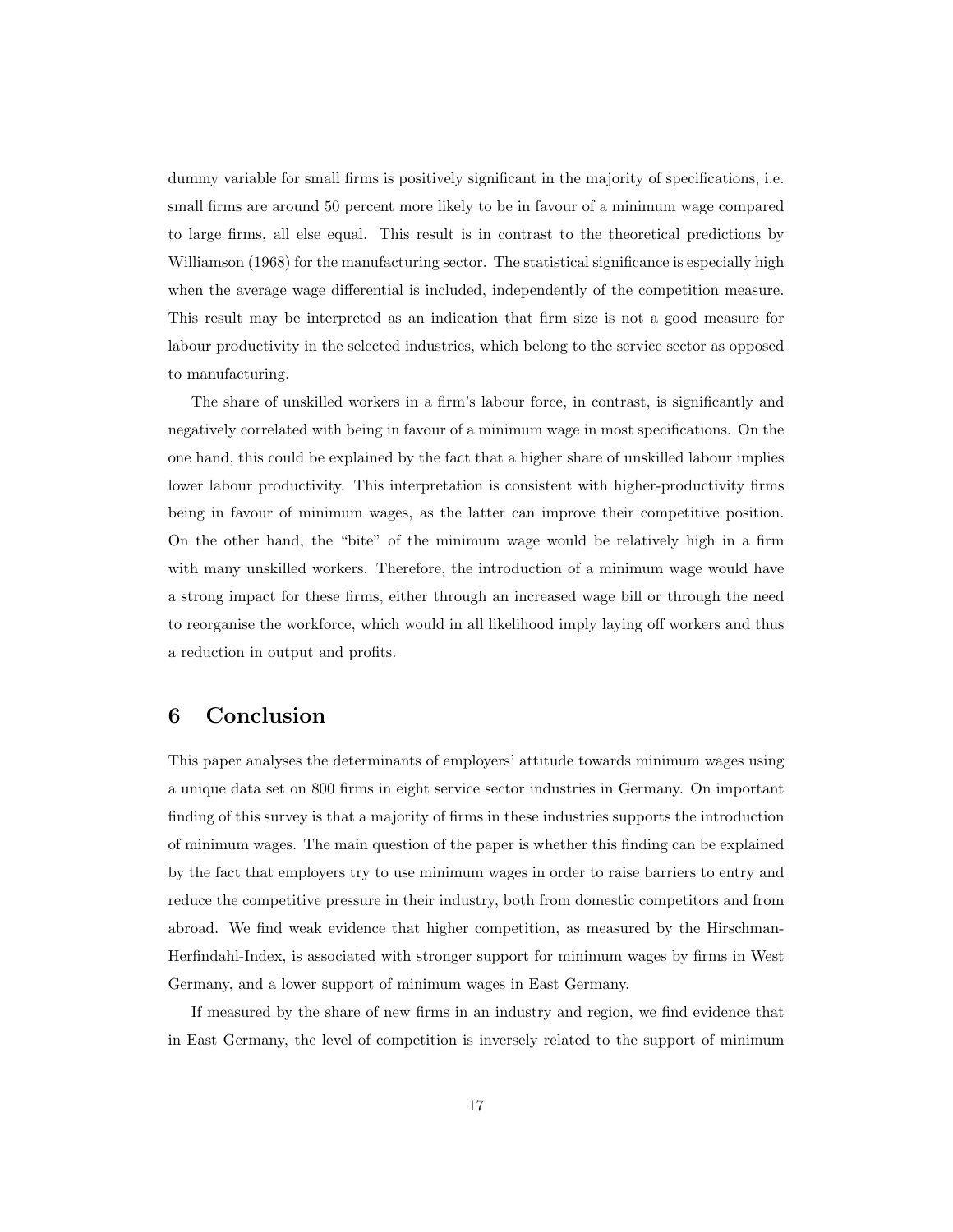wages. This can be explained by the fact that a high share of new firms indicates low barriers to entry, which makes incumbent firms vulnerable to new competitors. Given the proximity of East Germany to the low-wage countries of Eastern Europe, the (perceived) threat of competition from abroad seems to be the main driving factor here.

Our analysis also investigates the role of institutional features for the support of minimum wages. The estimation results clearly show that firms paying according to collective agreements and operating in industries with a large non-union sector are in favour of a minimum wage. This observation supports the theoretical model by Haucap, Pauly, and Wey (2001) and implies that these employers try to use the minimum wage to increase the labour costs of their rivals, thereby increasing their costs.

Our results have several important implications. First, the German case shows that firms' attitude towards minimum wages seems to be influenced by the potential effects of minimum wages on competition. Second, this result implies that minimum wages may have an effect on both labour market outcomes and product markets (especially prices) through the impact of minimum wages on the level of competition in an industry. From an economic policy point of view, this makes minimum wages a subject for anti-trust authorities. Finally, the case of minimum wages in Germany highlights the role social policies may play as protectionist policy instruments in the wealthier EU Member States, especially with regard to the low-wage countries of Eastern Europe.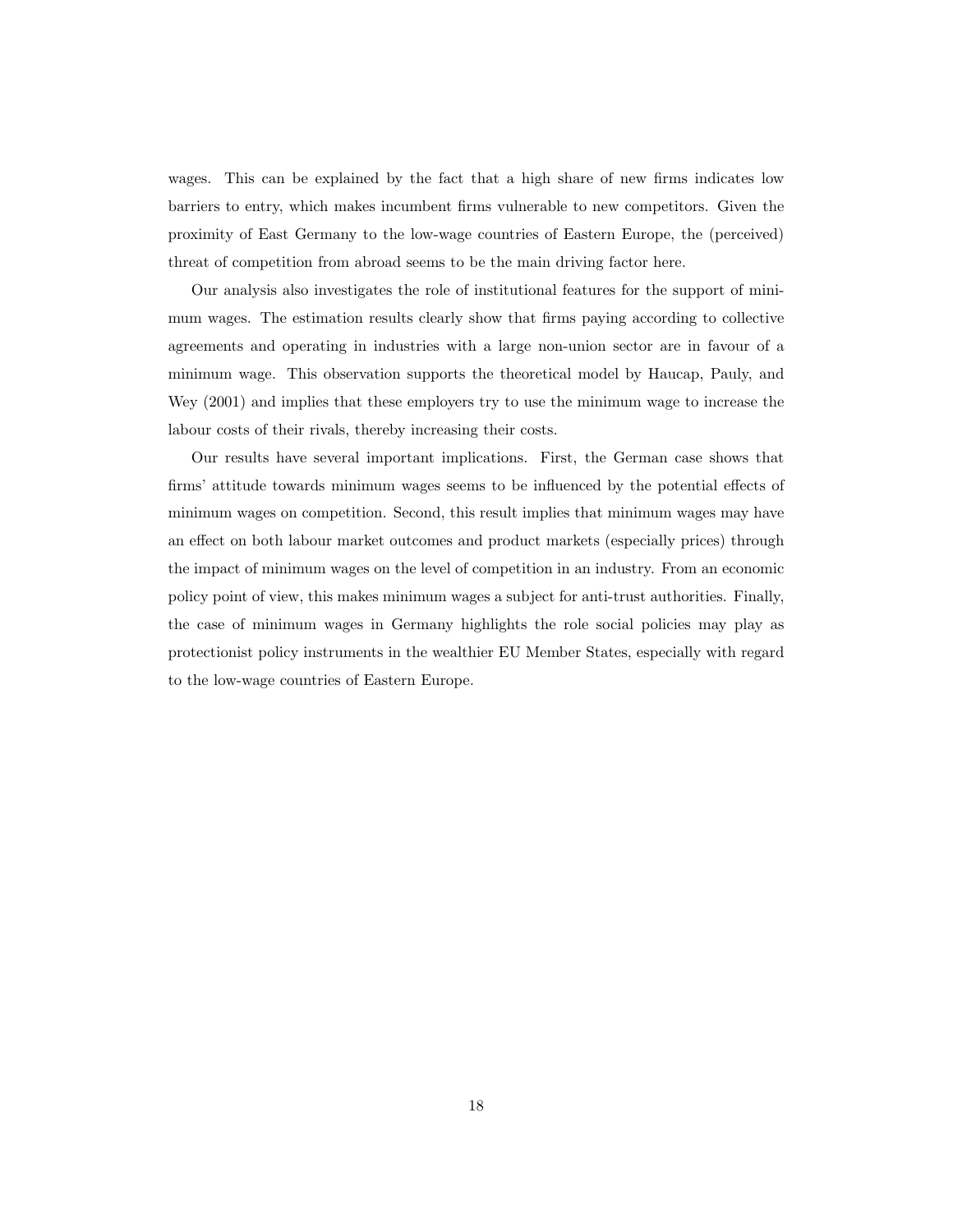#### References

- Antonczyk, D., B. Fitzenberger, and K. Sommerfeld (2010): "Rising wage inequality, the decline of collective bargaining, and the gender wage gap," Labour Economics, 17(5), 835–847.
- Bayard, K., and K. R. Troske (1999): "Examining the Employer-Size Wage Premium in the Manufacturing, Retail Trade, and Service Industries Using Employer-Employee Matched Data," The American Economic Review, 89(2), 99–103.
- Braun, S. (2011): "Unionisation structures, productivity and firm performance: New insights from a heterogeneous firm model," Labour Economics, 18(1), 120–129.
- BROWN, C., AND J. L. MEDOFF (2003): "Firm Age and Wages," Journal of Labor Economics, 21(3), 677–698.
- Chappell, W., M. Kimenyi, and W. Mayer (1992): "The Impact of Unionization on the Entry of Firms: Evidence from US Industries," Journal of Labor Research, 13(3), 273–283.
- DUSTMANN, C., J. LUDSTECK, AND U. SCHÖNBERG (2009): "Revisiting the German Wage Structure," The Quarterly Journal of Economics, 124(2), 843–881.
- GARNSEY, E. (1998): "A Theory of the Early Growth of the Firm," Industrial and Corporate Change, 7(3), 523.
- Gollier, C. (1991): "Wage Differentials, the Insider–Outsider Dilemma, and Entry-Deterrence," Oxford Economic Papers, 43(3), 391–408.
- Haucap, J., U. Pauly, and C. Wey (2001): "Collective Wage Setting when Wages are Generally Binding - An Antitrust Perspective," International Review of Law and Economics, 21(3), 287–307.
- HEITZLER, S., AND C. WEY (2010): "Raising Rivals' Fixed (Labor) Costs: The Deutsche Post Case," DIW Discussion Paper, 1008.
- INSTITUT FÜR MITTELSTANDSFORSCHUNG BONN (2002): "KMU Definition des IfM Bonn," website, available online at http://www.ifm-bonn.org/index.php?id=89; visited on December 7th 2009.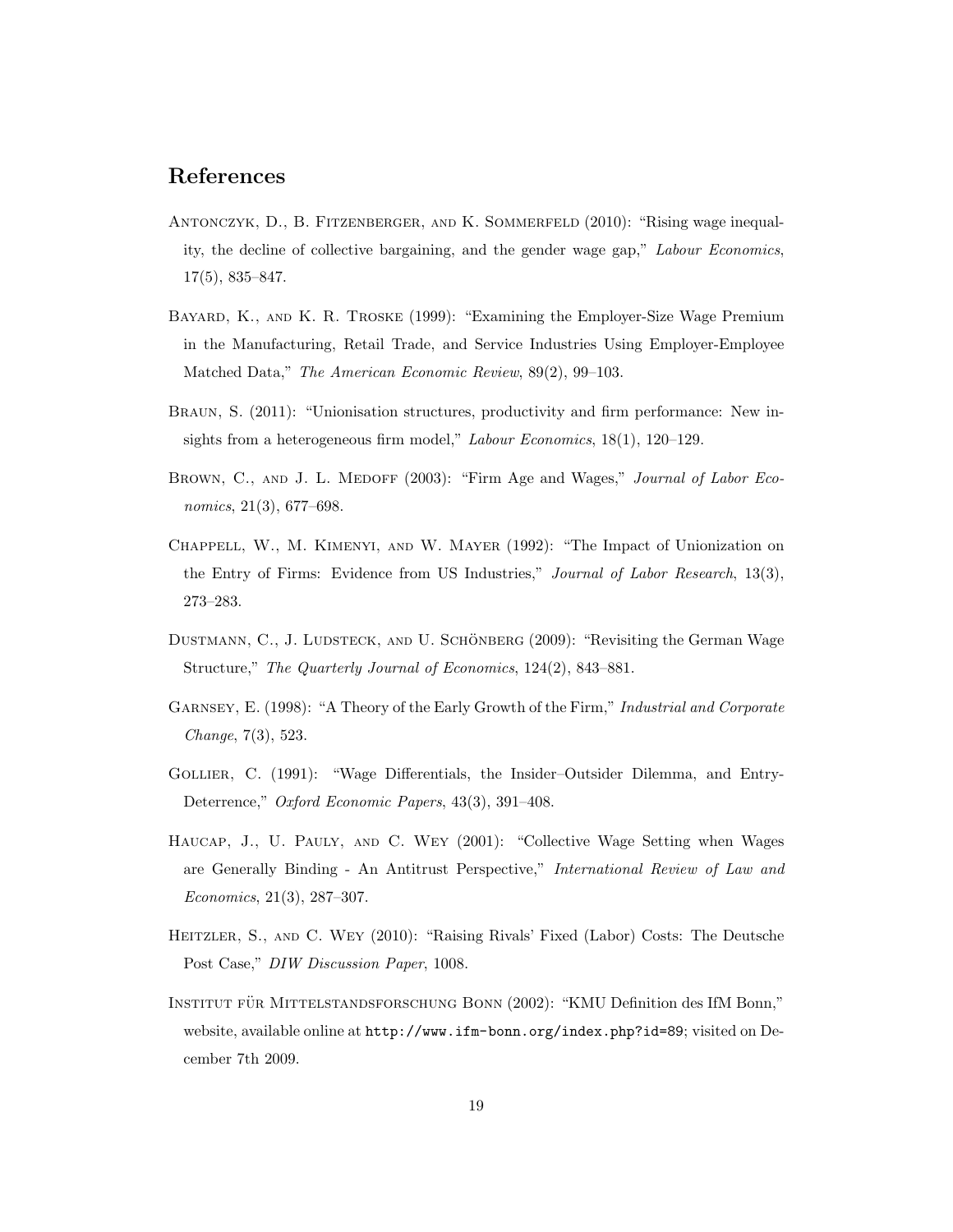- Ishiguro, S., and L. Zhao (2009): "Raising Wages to Deter Entry into Unionized Markets," Japanese Economic Review, 60(4), 435–445.
- KERCKHOFS, P. (2011): "Extension of Collective Bargaining agreements in the EU," Eurofound Background Paper, pp. 1–12.
- Kiessl, T., C. Pohl, and H. Schmalholz (2006): "Ostdeutsche Unternehmen betrachten EU-Dienstleistungsrichtlinie mit Skepsis," ifo Dresden berichtet, 13(01), 15–26.
- KOHAUT, S., AND P. ELLGUTH (2008): "Neu gegründete Betriebe sind seltener tarifgebunden," Nürnberg: IAB-Kurzbericht, 16.
- Kox, H., and A. Lejour (2006): "The Effects of the Services Directive on Intra-EU Trade and FDI," Revue économique,  $57(4)$ ,  $747-769$ .
- Melitz, M., and G. Ottaviano (2008): "Unionisation structures, productivity and firm performance: New insights from a heterogeneous firm model," Review of Economic Studies, 75 $(1)$ , 295-316.
- Menz, G. (2010): "Are you Being Served? Europeanizing and Re-regulating the Single Market in Services," Journal of European Public Policy, 17(7), 971–987.
- NERB, G. (2006): "Mögliche Auswirkungen der geplanten EU-Dienstleistungsrichtlinie auf die Wirtschaft Deutschlands," Ifo Schnelldienst, 59(05), 19–24.
- NEUMARK, D., AND W. WASCHER (2008): *Minimum Wages*. The MIT Press, Cambridge, Massachusetts, 1 edn.
- OI, W. Y., AND T. L. IDSON (1999): "Firm Size and Wages," in *Handbook of Labor* Economics, ed. by O. Ashenfelter, and D. Card, vol. 3 of Handbook of Labor Economics, chap. 33, pp. 2165–2214. Elsevier.
- Rosenbluth, G. (1955): "Measures of Concentration," Business Concentration and Price Policy, pp. 57–99.
- Saint-Paul, G. (2007): "Making Sense of Bolkestein-bashing: Trade Liberalization under Segmented Labor Markets," Journal of International Economics, 73(1), 152–174.
- Salop, S., and D. Scheffman (1983): "Raising Rivals' Costs," The American Economic Review, 73(2), 267–271.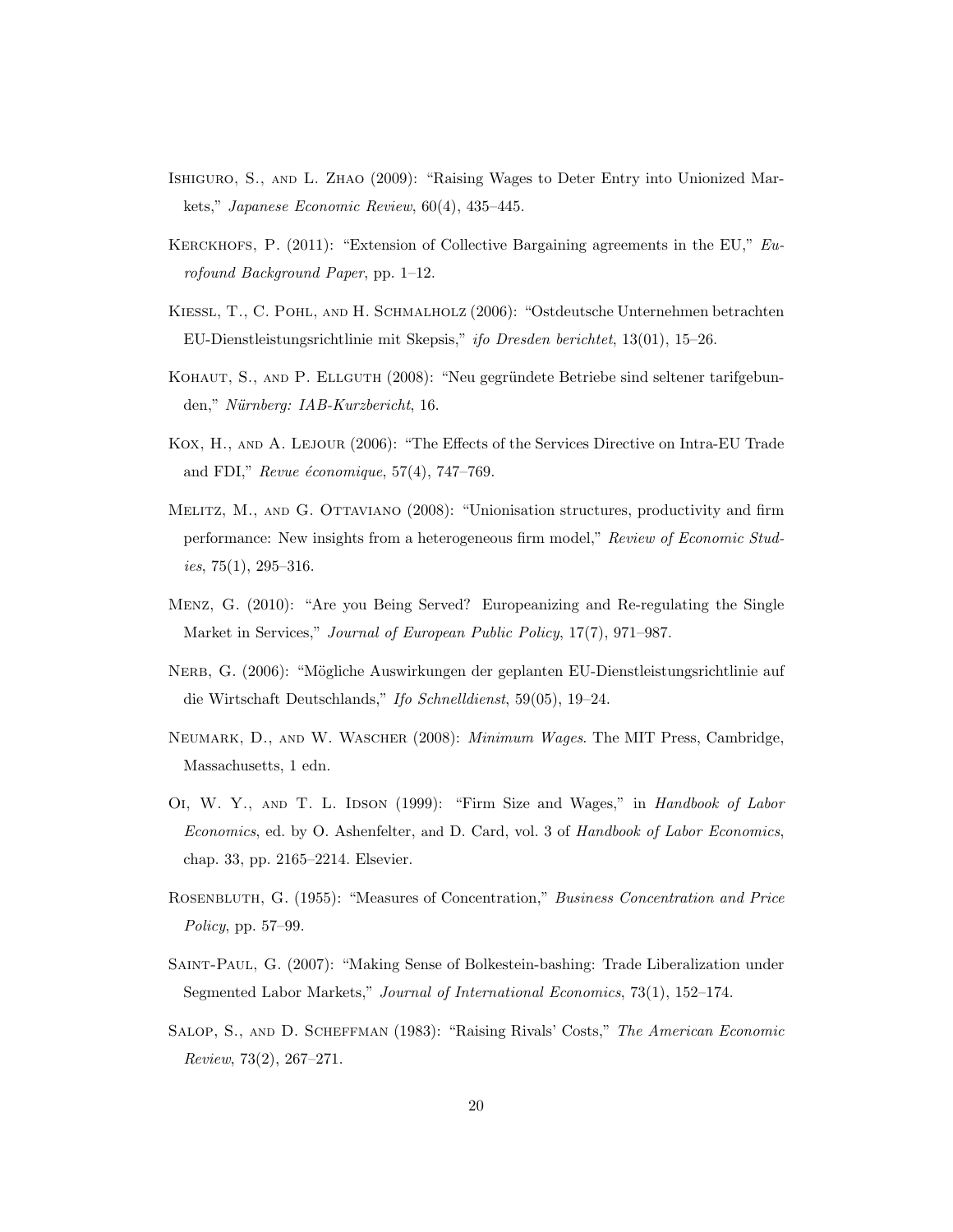(1987): "Cost-raising Strategies," The Journal of Industrial Economics, 36(1), 19–34.

- Stewart, M. (1990): "Union Wage Differentials, Product Market Influences and the Division of Rents," The Economic Journal, 100(403), 1122–1137.
- Williamson, O. E. (1968): "Wage Rates as a Barrier to Entry: The Pennington Case in Perspective," The Quarterly Journal of Economics, 82(1), 85–116.
- Woolfson, C., and J. Sommers (2006): "Labour Mobility in Construction: European Implications of the Laval un Partneri Dispute with Swedish Labour," European Journal of Industrial Relations, 12(1), 49–68.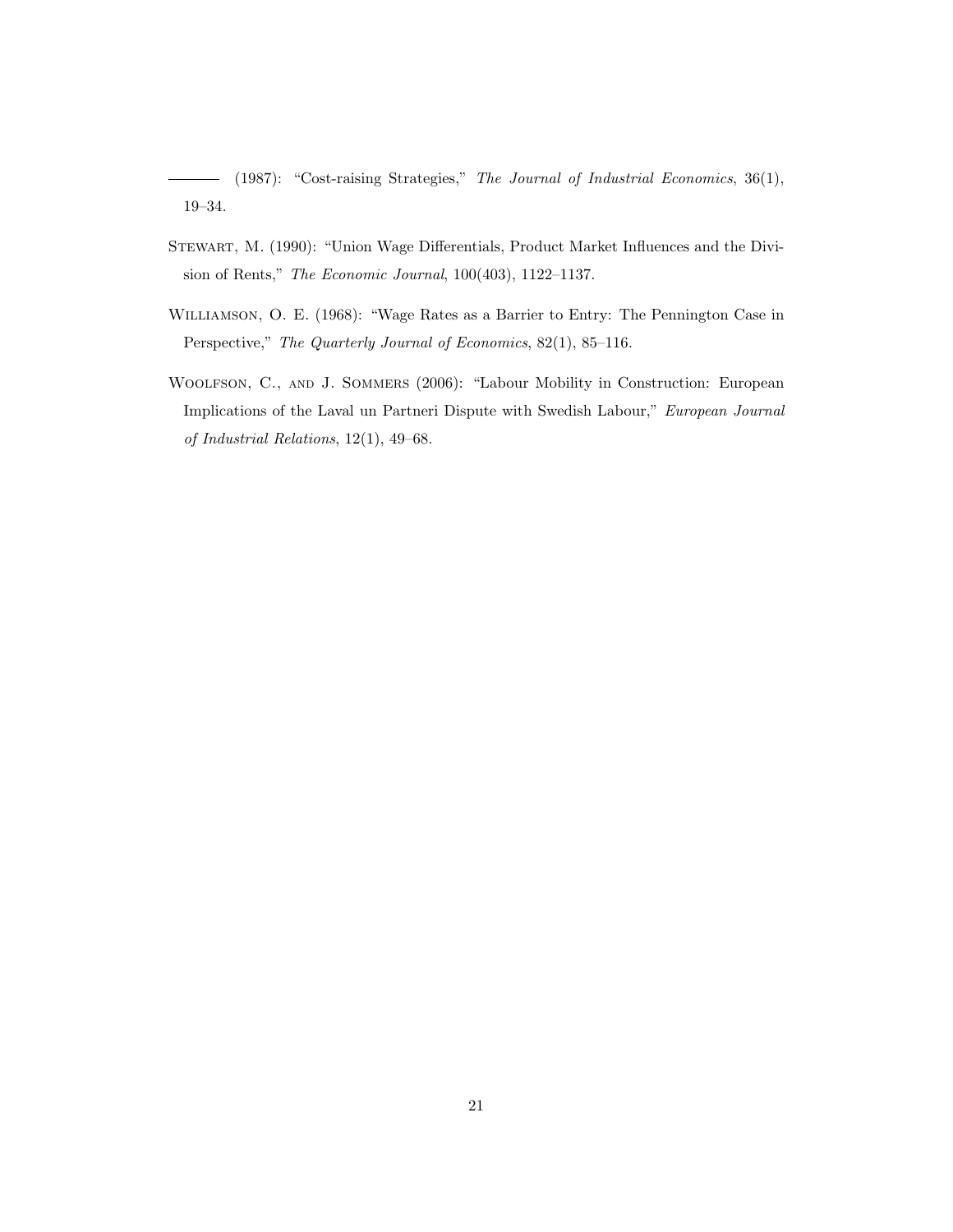## Appendix A Tables

|                       |       | East Germany |        |     |       | West Germany |        |     |
|-----------------------|-------|--------------|--------|-----|-------|--------------|--------|-----|
|                       |       | $\theta$     | $^{+}$ | N   |       | $\theta$     | $^{+}$ | N   |
| Hairdresser           | 56.00 | 40.00        | 4.00   | 50  | 15.79 | 57.89        | 26.32  | 57  |
| Retailing             | 16.67 | 60.00        | 23.33  | 30  | 5.45  | 72.73        | 21.82  | 55  |
| <b>Security Firms</b> | 66.67 | 28.57        | 4.76   | 21  | 21.54 | 64.62        | 13.85  | 65  |
| Motor Mechanics       | 17.78 | 51.11        | 31.11  | 45  | 10.53 | 36.84        | 52.63  | 57  |
| Wholesale             | 18.18 | 54.55        | 27.27  | 33  | 28.57 | 44.90        | 26.53  | 49  |
| Florists              | 53.49 | 37.21        | 9.30   | 43  | 19.05 | 61.90        | 19.05  | 63  |
| Plumbing              | 19.51 | 53.66        | 26.83  | 41  | 7.02  | 50.88        | 42.11  | 57  |
| Restaurants           | 32.00 | 62.00        | 6.00   | 50  | 13.33 | 68.33        | 18.33  | 60  |
| Total                 | 33.36 | 53.09        | 13.55  | 313 | 15.55 | 58.99        | 25.46  | 463 |
| N                     | 108   | 154          | 51     | 313 | 70    | 267          | 126    | 463 |

Table 1: Attitude towards a minimum wage (in percent of the number of answers given)

Note: - "Too high"; 0 "Appropriate"; + "Too low".  $N =$  Number of observations.

Source: Own data collection. For a detailed description of the survey, see Section 4.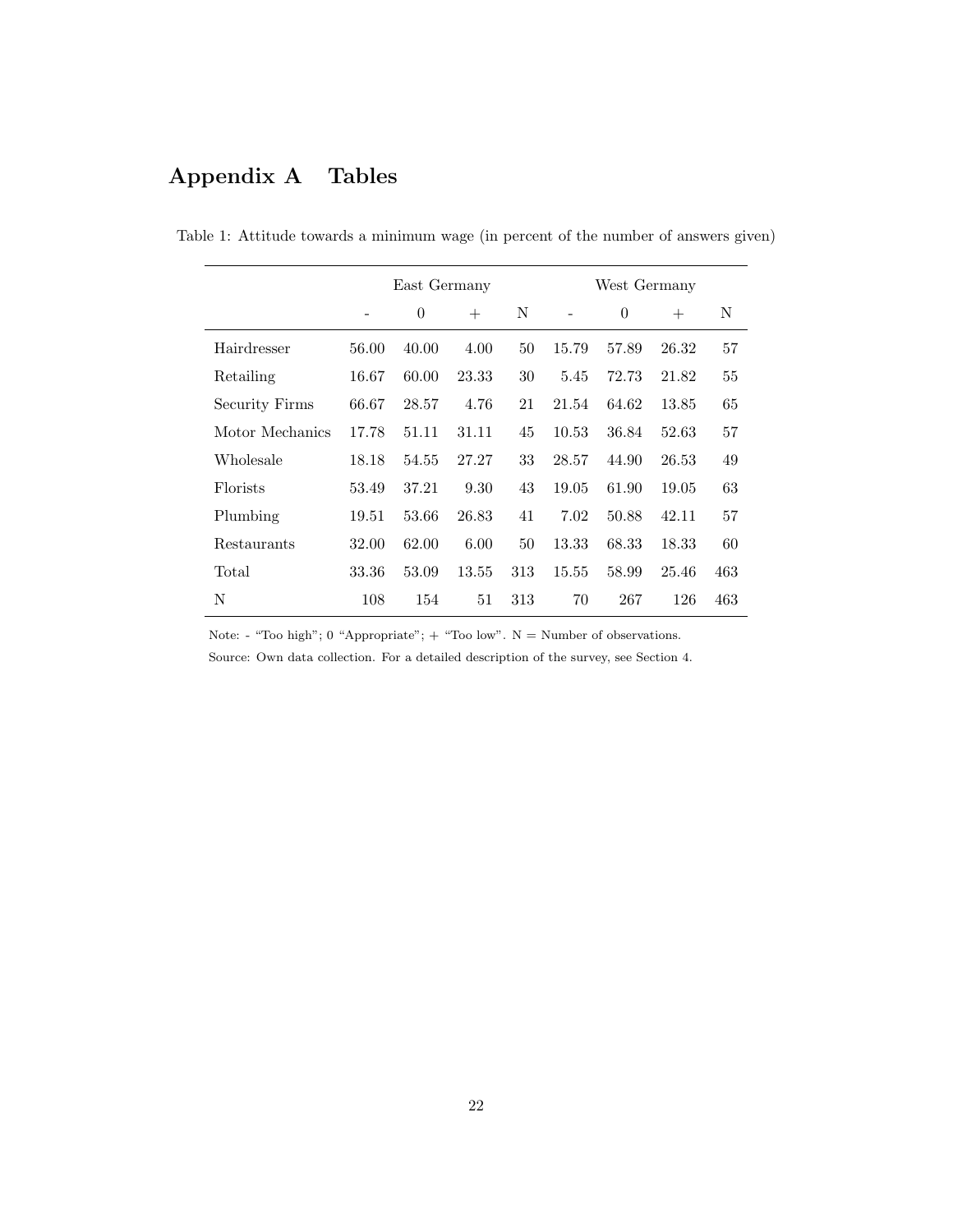| ۱,<br>ׇ֚֘                                                                                                 |
|-----------------------------------------------------------------------------------------------------------|
| $\frac{1}{2}$                                                                                             |
| r<br>C<br>֧֖֖֧ׅ֧֧ׅ֧֧֧֧֧֧֧֧֧֧֧֪֪֪֪ׅ֧֧֧֧֧֧֧֧֚֚֚֚֚֚֚֚֚֚֚֚֚֚֚֚֚֚֚֚֚֡֓֬֓֝֬֓֝֬֝֬֝֬֝֬֝֬֝֬֝֬֝֬֝֬֬                 |
| l<br>\$<br>ι                                                                                              |
| I<br>ļ<br>$\frac{1}{2}$                                                                                   |
| CO CANNA C<br>֖֖֖֖֖֖֧֪ׅ֖ׅ֪ׅ֖֧ׅ֪ׅ֖֧֪ׅ֖֧֖֧ׅ֖֧֪֧֪ׅ֪֪֪֧֪֪֧֪֪֧֪֧֚֚֚֚֚֚֚֚֚֚֚֚֚֚֚֚֚֚֚֚֚֚֚֚֚֚֚֚֚֬֝֝֝֝֬֝֬֝֬֝֬<br>ì |
| ĺ                                                                                                         |
| $\frac{1}{2}$<br>ı                                                                                        |

| HHI       | Share of  | Small   | Unskilled | Collective                                                            | Non-coverage | Union                                                                                                                                                                                                                                         |
|-----------|-----------|---------|-----------|-----------------------------------------------------------------------|--------------|-----------------------------------------------------------------------------------------------------------------------------------------------------------------------------------------------------------------------------------------------|
|           | new firms |         | Workers   | $\operatorname{bargaining}$                                           | rate         | mark-up                                                                                                                                                                                                                                       |
| 0.249     | 0.102     | 0.838   | 0.031     | 0.853                                                                 | 0.081        | 0.496                                                                                                                                                                                                                                         |
| (0.046)   | (0.135)   | (0.368) | (0.097)   | (0.354)                                                               |              |                                                                                                                                                                                                                                               |
| $\!0.301$ | $0.101\,$ | 0.799   | $0.101\,$ | 0.807                                                                 | 0.068        | 0.203                                                                                                                                                                                                                                         |
| (0.150)   | (0.030)   | (0.401) | (0.234)   | (0.395)                                                               |              |                                                                                                                                                                                                                                               |
| 0.487     | 0.134     | 0.660   | 0.355     | 0.895                                                                 | 0.006        | 0.041                                                                                                                                                                                                                                         |
| (0.160)   | (0.166)   | (0.474) | (0.418)   | (0.306)                                                               |              |                                                                                                                                                                                                                                               |
| 0.248     | 0.098     | 0.848   | 0.056     | 0.762                                                                 | 0.201        | 0.545                                                                                                                                                                                                                                         |
| (0.092)   | (0.032)   | (0.359) | (0.156)   | (0.426)                                                               |              |                                                                                                                                                                                                                                               |
| 0.416     | 0.134     | 0.361   | 0.126     | 0.746                                                                 | 0.185        | 0.187                                                                                                                                                                                                                                         |
| (0.140)   | (0.091)   | (0.480) | (0.230)   | (0.435)                                                               |              |                                                                                                                                                                                                                                               |
| 0.260     | 0.121     | 0.946   | 0.112     | 0.752                                                                 | 0.473        | 0.294                                                                                                                                                                                                                                         |
| (0.063)   | (0.093)   | (0.226) | (0.234)   | (0.432)                                                               |              |                                                                                                                                                                                                                                               |
| 0.242     | 0.074     | 0.861   | 0.048     | 0.814                                                                 | 0.167        | $-0.030$                                                                                                                                                                                                                                      |
| (0.060)   | (0.070)   | (0.346) | (0.163)   | (0.389)                                                               |              |                                                                                                                                                                                                                                               |
| 0.191     | 0.153     | 0.893   | 0.478     | 0.629                                                                 | 0.156        | 0.417                                                                                                                                                                                                                                         |
| (0.025)   | (0.150)   | (0.309) | (0.426)   | (0.483)                                                               |              |                                                                                                                                                                                                                                               |
| 0.288     | 0.125     | 0.750   | 0.234     | 0.749                                                                 | 0.136        | 0.286                                                                                                                                                                                                                                         |
| (0.145)   |           | (0.433) | (0.362)   | (0.434)                                                               | (0.076)      | (0.184)                                                                                                                                                                                                                                       |
|           |           |         |           |                                                                       |              |                                                                                                                                                                                                                                               |
|           |           |         | (0.120)   | country. For the same reason, the standard deviation is not reported. |              | coverage rate and the union mark-up, because these indicators are constructed at the level of the industry for the entire<br>Note: Standard deviations in parentheses. No separate values for East and West Germany are reported for the non- |

description of the survey, see Section 4.

description of the survey, see Section 4.

Source: Own data collection, except for HHI and the share of new firms (both German Statistical Office). For a detailed

Source: Own data collection, except for HHI and the share of new firms (both German Statistical Office). For a detailed

23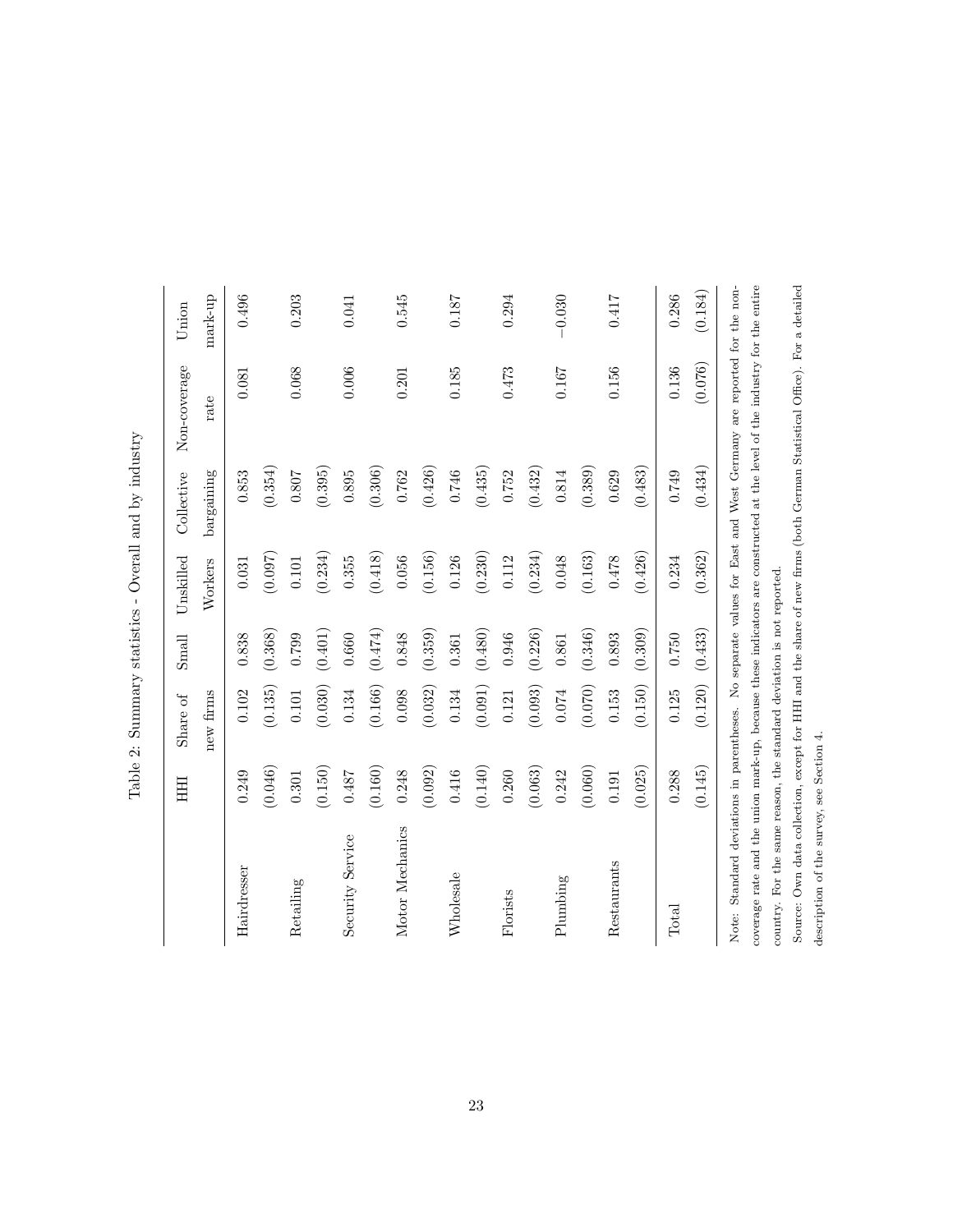|                                                                                                                                                 | HЩ                                                                                                                                              | Share of                          | Small                         | Unskilled                        | Collective                       | Average Wage                      |
|-------------------------------------------------------------------------------------------------------------------------------------------------|-------------------------------------------------------------------------------------------------------------------------------------------------|-----------------------------------|-------------------------------|----------------------------------|----------------------------------|-----------------------------------|
|                                                                                                                                                 |                                                                                                                                                 | new firms                         |                               | Workers                          | bargaining                       | Differential                      |
|                                                                                                                                                 | $\overline{+}$                                                                                                                                  | $^{+}$<br>$\circ$<br>$\mathbf{I}$ | $\hspace{0.1mm} +$<br>$\circ$ | $^{+}$<br>$\circ$<br>$\mathbf I$ | $^{+}$<br>$\circ$<br>$\mathbf I$ | $^{+}$<br>$\circ$<br>$\mathbf{I}$ |
| Hairdresser                                                                                                                                     | 0.238 0.248 0.260                                                                                                                               | 8.0<br>17.3 8.5                   | 68.5 91.1 92.2                | $2.5$ 3.0 $5.1$                  | 73.8 87.0 93.5                   | $-10.7$ 3.3 12.6                  |
| Retailing                                                                                                                                       | 0.270 0.327 0.231                                                                                                                               | 7.6<br>9.1 10.2                   | 69.3<br>73.582.8              | 9.94.6<br>34.5                   | 71.2<br>57.284.7                 | $-3.5$ 1.7 $-5.9$                 |
| Security Firms                                                                                                                                  | 0.481 0.483 0.510                                                                                                                               | 0.0<br>23.4 9.7                   | 52.8<br>69.2 66.7             | 43.537.111.3                     | 85.788.7100.0                    | $-7.4 - 0.6$ 15.7                 |
| Motor Mechanics                                                                                                                                 | 0.230 0.252 0.239                                                                                                                               | 9.9 10.2 9.7                      | 67.689.184.9                  | 8.7 6.2 4.6                      | 77.3<br>55.079.4                 | 5.6<br>$-15.9 - 0.3$              |
| Wholesale                                                                                                                                       | 0.465 0.385 0.389                                                                                                                               | 10.6 14.2 23.1                    | 21.5 45.6 35.7                | 23.0 9.5 7.8                     | 7.06<br>59.774.7                 | $1.9 - 2.4$ 2.6                   |
| Florists                                                                                                                                        | 0.2390.2670.271                                                                                                                                 | 12.5 11.6 8.8                     | 97.4 92.0 100.0               | 8.2 16.0<br>15.2                 | 87.1<br>63.377.7                 | $-9.9$ 0.1 14.2                   |
| Plumbing                                                                                                                                        | 0.207 0.245 0.249                                                                                                                               | 7.3 8.1 6.5                       | 95.777.8 95.4                 | $7.3\ 2.6$<br>$\overline{0}$ .   | 7.07<br>70.783.9                 | 5.2<br>$6.1 - 4.5$                |
| Restaurants                                                                                                                                     | 0.198 0.188 0.195                                                                                                                               | 15.4 15.6 15.4                    | 92.9 87.8 90.5                |                                  | $41.349.655.5$ $47.462.9$ 79.0   | $-7.9$ 0.3 7.2                    |
| Total                                                                                                                                           | $0.3180.2830.268$ 13.9 12.7 11.6 66.3 77.8 75.6 29.0 26.3 14.4 62.5 75.2 82.4                                                                   |                                   |                               |                                  |                                  | $-5.2 - 0.3$ 5.3                  |
|                                                                                                                                                 | Note: - "Too high"; 0 "Appropriate"; + "Too low". The table reports mean characteristics of minimum wage supporters and opponents. All figures, |                                   |                               |                                  |                                  |                                   |
| except for the HHI, are in percent. The non-coverage rate and the union mark-up are omitted from the table because these variables are the same |                                                                                                                                                 |                                   |                               |                                  |                                  |                                   |
| for all firms in an industry.                                                                                                                   |                                                                                                                                                 |                                   |                               |                                  |                                  |                                   |

Source: Own data collection, except for HHI and the share of new firms (both German Statistical Office). For a detailed description of the survey,

Source: Own data collection, except for HHI and the share of new firms (both German Statistical Office). For a detailed description of the survey,

see Section 4.

see Section 4.

Table 3: Summary statistics by minimum wage support and industry Table 3: Summary statistics by minimum wage support and industry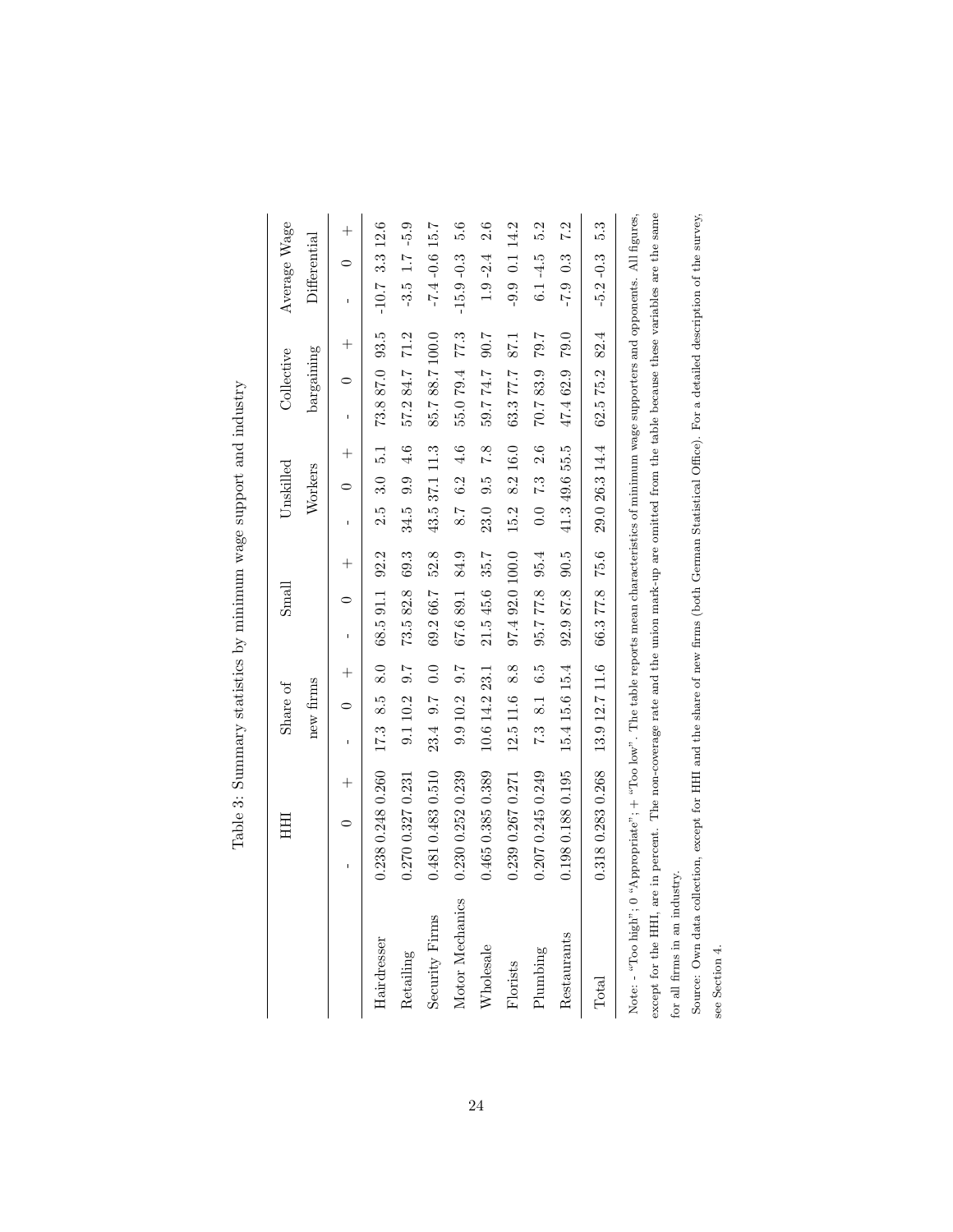|                                                                                                                                                                                                                                                                                                                                                                          | Model 1                                                                              | Model 2 |                                                          | Model 3 |         |                              | Model 4 |
|--------------------------------------------------------------------------------------------------------------------------------------------------------------------------------------------------------------------------------------------------------------------------------------------------------------------------------------------------------------------------|--------------------------------------------------------------------------------------|---------|----------------------------------------------------------|---------|---------|------------------------------|---------|
| Herfindahl Index (HHI)                                                                                                                                                                                                                                                                                                                                                   | $0.223***(0.067)$ $0.311*$ $(0.171)$ $0.323*$ $(0.175)$ $0.236$ $(0.194)$            |         |                                                          |         |         |                              |         |
| East Germany                                                                                                                                                                                                                                                                                                                                                             | $0.261***$ (0.132) $0.253***$ (0.133) $0.266**$ (0.139) $0.406$ (0.294)              |         |                                                          |         |         |                              |         |
| HHI*East                                                                                                                                                                                                                                                                                                                                                                 | $9.083^*$ ( $9.716$ ) $10.119^*$ ( $11.214$ ) $9.335^*$ ( $10.540$ ) $3.818$ (5.929) |         |                                                          |         |         |                              |         |
| Small                                                                                                                                                                                                                                                                                                                                                                    | $1.565*$ (0.367)                                                                     |         | $1.541*$ (0.364) $1.537*$                                |         |         | $(0.366)$ 1.820**(0.271)     |         |
| Unskilled labour                                                                                                                                                                                                                                                                                                                                                         | $0.392***(0.118)$                                                                    |         | $0.391***$ (0.113) $0.390***$ (0.112) $0.361***$ (0.071) |         |         |                              |         |
| Collective bargaining                                                                                                                                                                                                                                                                                                                                                    | $1.916**$ (0.443)                                                                    |         | $1.972***$ (0.480) 1.423                                 |         |         | $(0.613)$ $2.637*$ $(1.255)$ |         |
| Industry union differential (IUD)                                                                                                                                                                                                                                                                                                                                        |                                                                                      | 1.035   | (0.045) 0.980                                            |         | (0.078) |                              |         |
| IUD*Collective bargaining                                                                                                                                                                                                                                                                                                                                                |                                                                                      |         |                                                          | 1.069   | (0.060) |                              |         |
| Average wage differential                                                                                                                                                                                                                                                                                                                                                |                                                                                      |         |                                                          |         |         | 1.003                        | (0.002) |
| ┗                                                                                                                                                                                                                                                                                                                                                                        | 11.489                                                                               | 11.773  |                                                          | 8.535   |         |                              | 14.990  |
| Observations                                                                                                                                                                                                                                                                                                                                                             | 515                                                                                  | 515     |                                                          | 515     |         |                              | 441     |
| Note: Marginal effects on the odds ratio from ordered logit model. Significance: $* p < 0.1, ** p < 0.05, ** p < 0.01$ . Standard<br>Source: Own data collection, except for HHI (German Statistical Office). For a detailed description of the survey, see Section<br>errors in parentheses. Industry dummies are not included, because they are jointly insignificant. |                                                                                      |         |                                                          |         |         |                              |         |
|                                                                                                                                                                                                                                                                                                                                                                          |                                                                                      |         |                                                          |         |         |                              |         |

Table 4: Estimation results for minimum wage support - HHI Table 4: Estimation results for minimum wage support - HHI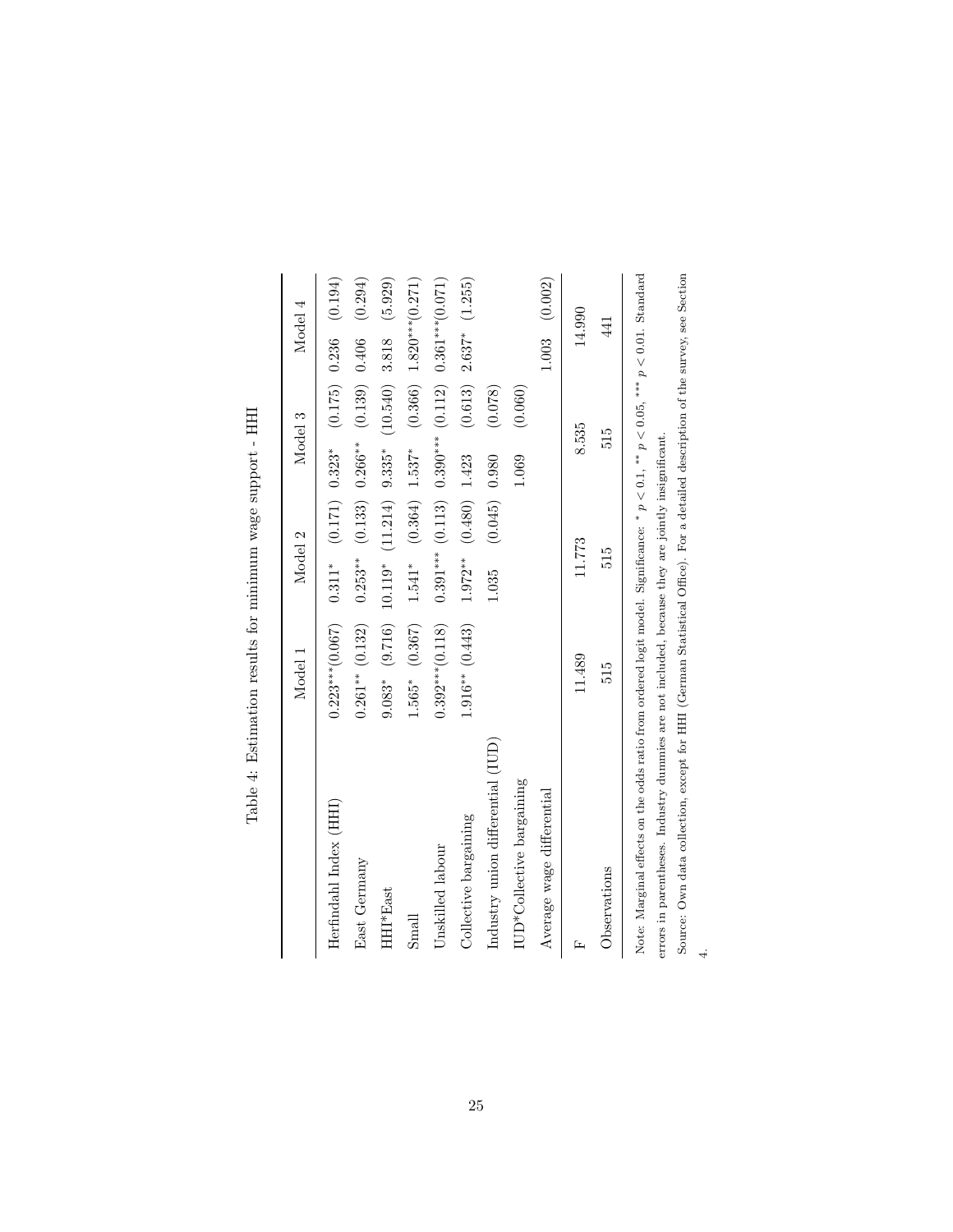|                                                                                                                                               | Model 1   |                                       | Model 2           |                 |                   | Model 3           | Model 4                                                               |                    |
|-----------------------------------------------------------------------------------------------------------------------------------------------|-----------|---------------------------------------|-------------------|-----------------|-------------------|-------------------|-----------------------------------------------------------------------|--------------------|
| Share of new firms (SNF)                                                                                                                      | 0.191     |                                       |                   |                 |                   |                   | $(0.243)$ 0.175 $(0.232)$ 0.208 $(0.275)$ 0.072 $(0.109)$             |                    |
| East Germany                                                                                                                                  | $0.307**$ |                                       |                   |                 |                   |                   | $(0.137)$ $0.297**$ $(0.136)$ $0.320**$ $(0.144)$ $0.334**$ $(0.147)$ |                    |
| SNF <sup>*</sup> East Germany                                                                                                                 | 8.854     | $(12.308)$ $9.371$ $(13.437)$ $7.781$ |                   |                 |                   |                   | $(11.160)$ 28.372* $(47.284)$                                         |                    |
| Small                                                                                                                                         | $1.859*$  | $(0.654)$ 1.792                       |                   | $(0.635)$ 1.771 |                   | (0.640)           |                                                                       | $2.110***$ (0.439) |
| Unskilled labour                                                                                                                              | $0.498**$ |                                       | $(0.146)$ 0.489** |                 | $(0.129)$ 0.487** | (0.126)           |                                                                       | $0.422***$ (0.088) |
| Collective bargaining                                                                                                                         | 1.545     |                                       | $(0.390)$ 1.584*  | (0.403) 0.895   |                   | (0.213)           | 2.185                                                                 | (1.164)            |
| Industry union differential (IUD)                                                                                                             |           |                                       | 1.040             | $(0.046)$ 0.950 |                   | (0.067)           |                                                                       |                    |
| IUD*Collective bargaining                                                                                                                     |           |                                       |                   |                 |                   | $1.118**$ (0.047) |                                                                       |                    |
| Average wage differential                                                                                                                     |           |                                       |                   |                 |                   |                   |                                                                       | $1.004**$ (0.002)  |
| 匞                                                                                                                                             | 15.634    |                                       | 31.826            |                 |                   | 15.075            | 40.024                                                                |                    |
| Observations                                                                                                                                  |           | 416                                   | 416               |                 |                   | 416               | 349                                                                   |                    |
| Note: Marginal effects on the odds ratio from ordered logit model. Significance: $* p \lt 0.1$ , $** p \lt 0.05$ , $** p \lt 0.01$ . Standard |           |                                       |                   |                 |                   |                   |                                                                       |                    |
| errors in parentheses. Industry dummies are not included, because they are jointly insignificant.                                             |           |                                       |                   |                 |                   |                   |                                                                       |                    |
| Source: Own data collection, except for share of new firms (German Statistical Office). For a detailed description of the survey,             |           |                                       |                   |                 |                   |                   |                                                                       |                    |
| see Section 4.                                                                                                                                |           |                                       |                   |                 |                   |                   |                                                                       |                    |

Table 5: Estimation results for minimum wage support - Share of new firms Table 5: Estimation results for minimum wage support - Share of new firms